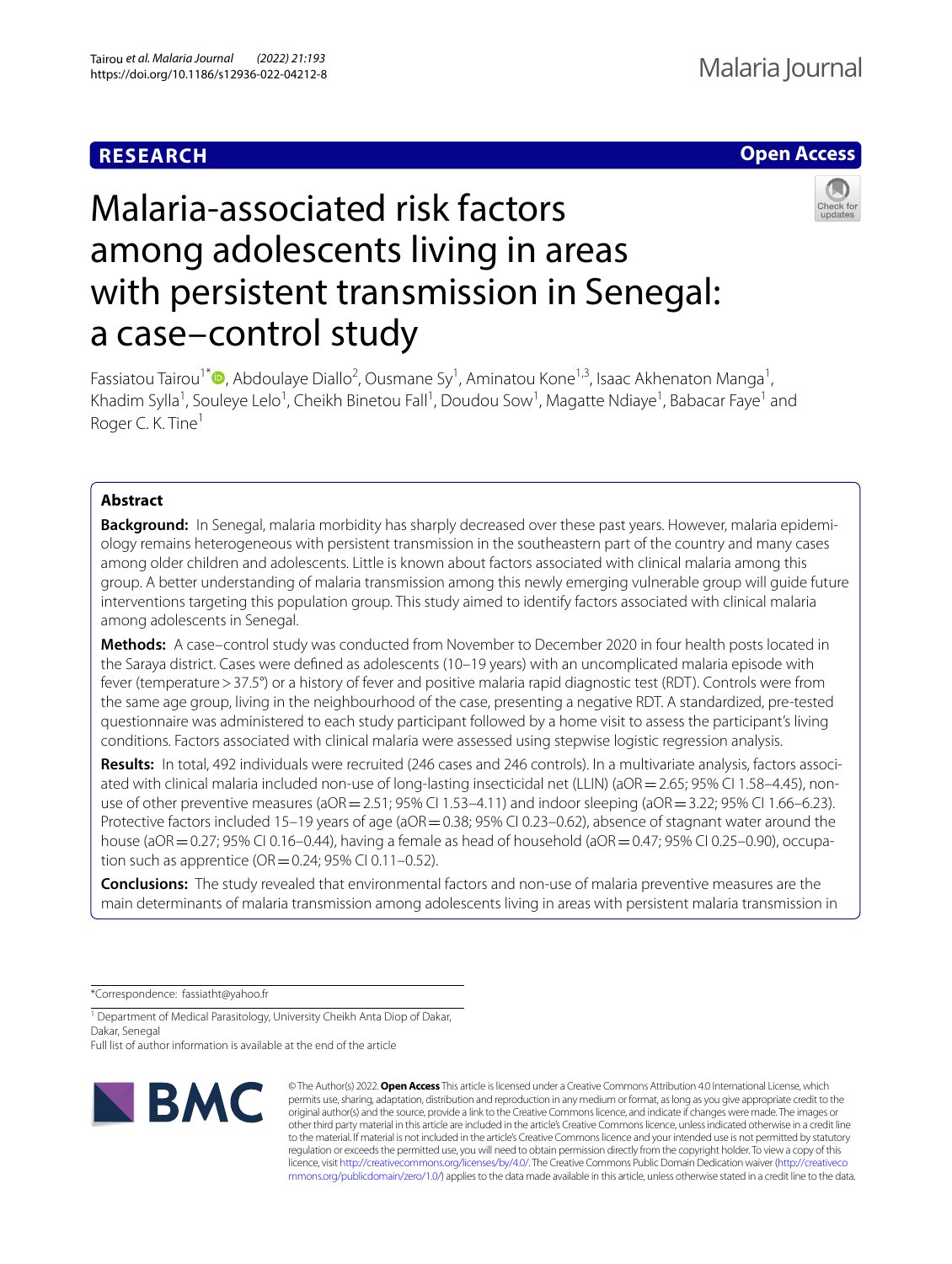Senegal. Strategies aimed at improving disease awareness and access to healthcare interventions, such as LLINs, are needed to improve malaria control and prevention among these vulnerable groups.

**Keywords:** Malaria, Transmission, Epidemiology, Adolescent, Senegal

# **Background**

Malaria remains a major public health problem globally and particularly in sub-Saharan Africa, despite the substantial decrease of malaria burden over these past 15 years, due to the scale-up of standard control interventions such as prompt diagnosis and treatment, longlasting insecticidal nets (LLINs), and indoor residual spraying (IRS) [[1\]](#page-9-0). In 2020, 241 million malaria cases were reported in 85 endemic countries, with an estimate of 228 million cases representing 95% of cases, in sub-Saharan Africa (SSA). In addition, 627,000 deaths were attributed to malaria globally in 2020, among which, 602,000 occurred in SSA [[2\]](#page-10-0).

In Senegal, malaria is endemic and unevenly distributed in the 14 regions of the country. In 2019, by the time of the current study initiation, the National Malaria Control Programme (NMCP) reported 354,708 malaria cases representing an incidence of 21.9 per 1000. Most of these cases (81%) were reported in three regions located in the southeastern part of the country: Kolda, Tambacounda and Kédougou [\[3](#page-10-1)]. Current malaria policies in Senegal are mainly focused on achieving universal coverage of efective interventions, including malaria diagnosis, predominantly through rapid diagnostic tests (RDTs); treatment of all malaria cases with artemisinin-based combination therapy (ACT); intermittent preventive treatment for pregnant women (IPTp); LLINs; and/or IRS [[4,](#page-10-2) [5\]](#page-10-3). Seasonal malaria chemoprevention and reactive case detection have recently been introduced in specifc geographic areas in Senegal [\[6](#page-10-4), [7\]](#page-10-5). Senegal adopted a strategy of universal coverage of LLINs in 2010. Since then, LLINs have been rolled out through mass campaigns every 3 years, in parallel with a routine distribution system at health facility level, targeting mainly pregnant women during antenatal care visits, and children under 5 years old. From 2013 to 2017, proportional morbidity and mortality nationwide decreased from 5.4 to 3.3% and from 7.5 to 1.7%, respectively. However, these indicators increased from 2017 to 2018, with proportional morbidity increasing from 3.3 to 4.8% and proportional mortality from 1.7 to 3.5% [[8\]](#page-10-6). From 2018 to 2019, these indicators have decreased again, proportional morbidity dropping from 4.8 to 3.0% and mortality from 3.5 to 1.7% [\[3](#page-10-1)]. In addition, longitudinal routine malaria data from the NMCP showed that over the past 5 years, the majority of malaria cases occurred among 10–15 years-old adolescents (Tine R, pers. comm.).

A study conducted in Dielmo in the central part of Senegal, to assess the evolution of malaria morbidity in adults before and after the implementation of LLINs, showed that 15–19 years-old adolescents were the most vulnerable group during malaria upsurges [\[9\]](#page-10-7). Recent studies conducted in SSA countries have shown a higher prevalence of malaria among older children and adolescents [[10](#page-10-8)[–12](#page-10-9)], or an increased risk of malaria among these groups  $[13–16]$  $[13–16]$ . This could be explained by several reasons including the lack of optimal usage of LLINs [[17,](#page-10-12) [18](#page-10-13)] and sub-optimal behaviour such as staying outdoors during the night, which corresponds to the time of malaria vector activity [[18,](#page-10-13) [19\]](#page-10-14). Despite these trends, children under 5 years of age and pregnant women are still considered the most at-risk groups for malaria in Senegal and consequently represent the usual target of the majority of available control measures such as IPTp and routine distribution of LLINs. This may lead to a residual human malaria reservoir with adolescents and older children who are not the primary target of control measures. There is thus an urgent need to adapt current malaria control strategies to account for emerging of additional vulnerable groups such as older children and adolescents. A better understanding of malaria-associated risk factors and their determinants among older children and adolescents is needed to optimize malaria control among these specifc key populations. But there is a lack of evidence about factors associated with clinical malaria among this age group. Studies are needed to fll these scientifc gaps that may hamper malaria control and elimination efforts.

This case–control study was conducted to assess factors associated with clinical malaria among adolescents to inform future control strategies among key vulnerable populations living in areas with persistent malaria transmission in Senegal.

# **Methods**

# **Study setting**

The study was conducted in the health district of Saraya, located in the Kedougou region in the southeastern part of Senegal, 800 km from Dakar, the capital. The district shares a border with Mali at the east, Guinea in the south, the region of Tambacounda in the north, and the health district of Kedougou in the west. The health district occupies a land area of 6837 sq km. The population is composed of the rural communities of Bembou, Medina Baffe, Sabadola, Khossanto, and Missirah Sirimana. The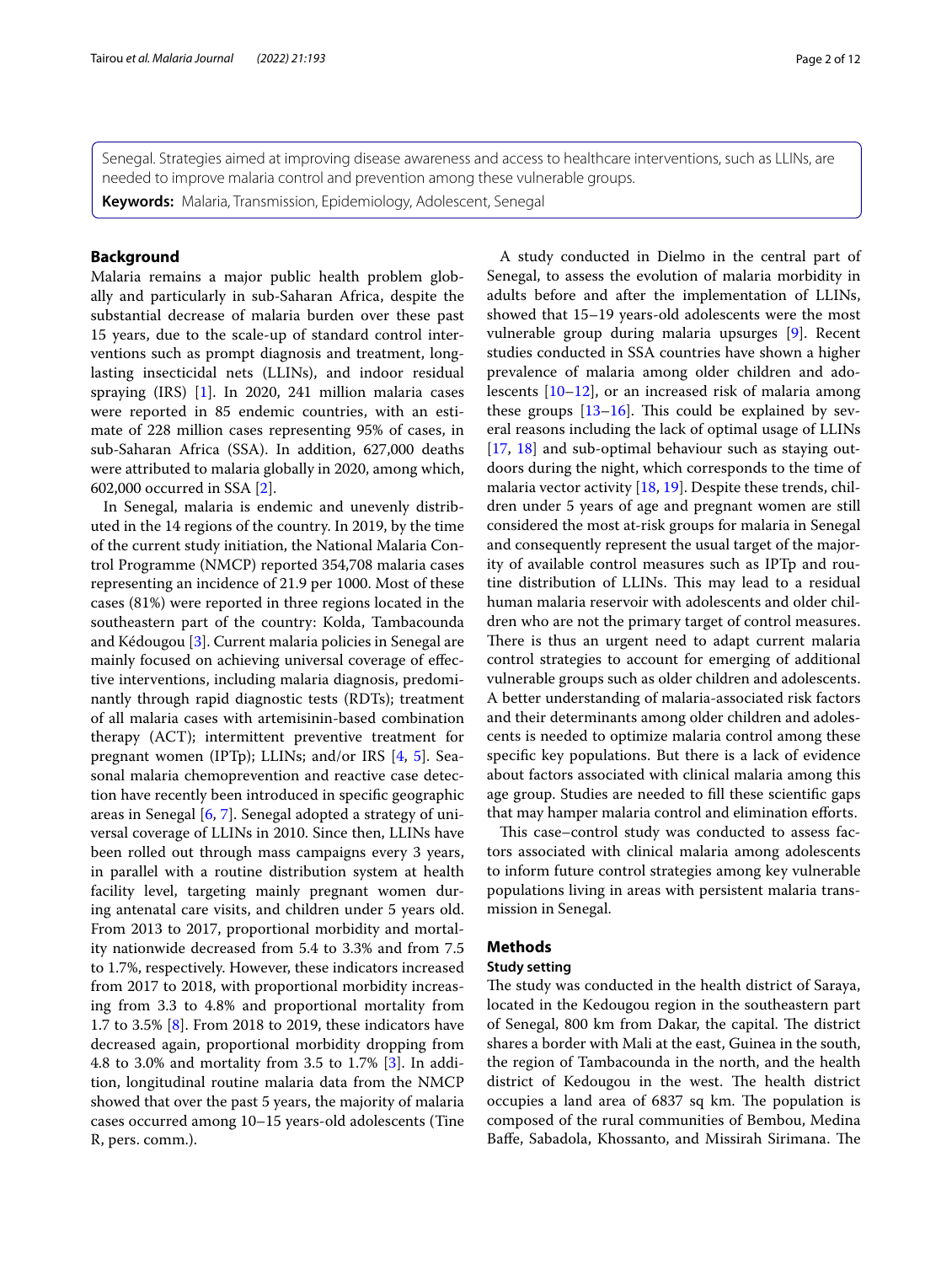district has one health centre, 22 health posts, 28 health huts, and 78 villages each with a village volunteer for malaria case management (*Dispensateur de soins à domicile (DSDOM)*). The climate is Sudano-Guinean with a dry season and a rainy season. Malaria is meso-endemic and stable in Saraya, with a long transmission season lasting four to six months from July to December. Transmission intensity remains high with 20 to 100 infectious bites/person/year and high morbidity during the transmission period. The major vectors are *Anopheles gambiae, Anopheles arabiensis* sensu lato (*s.l*.)*, Anopheles funestus,* and *Anopheles nili* [\[20](#page-10-15)]. Malaria incidence was 376.6 per 1000 in 2017, 487.2 per 1000 in 2018, 379.8 per 1000 in 2019 [\[3](#page-10-1)], and 607.4 per 1000 in 2020 [\[5\]](#page-10-3).

# **Study design and participants**

A case–control study was conducted from November to December 2020 in four health posts (Bembou, Diakhaling, Khossanto, Sambrambougou), selected purposively based on reported malaria morbidity in 2019 and community accessibility during the rainy season. The number of confrmed malaria cases in 2019 was 1404 in Bembou, 1485 in Diakhaling, 2166 in Khossanto, and 3311 in Sambrambougou.

Cases were recruited from participating health posts while the controls were recruited within the same community, in the same village as the case but not in the same house (case and control houses were distant from each other by at least two other houses). A case was defned as an adolescent (10–19 years old) coming to seek care at one of the participating health posts for uncomplicated malaria episode defned as fever (temperature>37.5°) or history of fever within the previous 48 h, with positive malaria RDT according to the NMCP guidelines. Control was a person of the same age group, living in the neighbourhood of the case, with negative RDT.

Non-inclusion criteria for both, the cases and the controls included: (i) children under 10 years old; (ii) individual who does not live in the study area; (iii) subject who received anti-malarial treatment 3 weeks before the study.

## **Data collection methods**

An electronic data collection platform was used. Data were collected using android tablets with the electronic questionnaire developed on REDCap, which is a Research Electronic Data Capture software compatible with android technology [\[21](#page-10-16), [22\]](#page-10-17). Data collected from the tablets were then synced via an internet connection to a server hosted at University Cheikh Anta Diop in Dakar for storage. Data were extracted from the server for cleaning and analysis. Before the start of the study, nurses and community health workers in participating health

posts were trained on the study procedures, including informed consent and administration of the questionnaire. For each participant who gave informed consent, an electronic standardized questionnaire was administered to collect data on socio-demographic characteristics of the participant and those of the household head, the household assets (water source, type of toilet, ownership of certain items such as television, radio, fridge, etc.), ownership and use of LLIN, use of other malaria control measures, individual behaviour during the mosquito 'biting time' (stay outdoors at evening/night, sleeping outdoors during the night). Home visits were performed for both cases and controls to assess the living conditions of the participants (types of wall, foor, roof), as well as the environmental factors such as stagnant water within and in the vicinity of the household, overgrown vegetation/bushes inside and in the vicinity of the houses of the participants.

## **Statistical methods**

# *Sample size calculation*

For the sample size calculation, the use of LLINs was considered the main determinant associated with malaria. The proportion of LLIN use among children in the study area is 62% [[23](#page-10-18)]; assuming a risk alpha at 5%, with a ratio of 1 control for 1 case, the study was powered at 80% to detect an odds ratio of 0.6 if 492 individuals were recruited (246 cases *vs* 246 controls).

#### *Data analysis*

Data were extracted from the server and analysed using STATA software [[24](#page-10-19)]. A composite variable of wealth index was estimated, based on the assets of the households [\[25\]](#page-10-20). Housing variables are not included in the wealth index calculation as in the index used in the Demographic and Health Survey (DHS) [\[23](#page-10-18)] to avoid correlation between variables. Impact of housing materials on malaria risk as shown in other studies are assessed separately  $[25, 26]$  $[25, 26]$  $[25, 26]$  $[25, 26]$ . The index was then categorized into fve wealth quintiles (richest, rich, middle, poor, poorest) using the Principal Component Analysis method (PCA) [[23,](#page-10-18) [27](#page-10-22)]. Variables characterizing household materials, including the type of wall, roof and floor were grouped according to the DHS defnition [\[23](#page-10-18)] as traditional (rudimentary and natural) and modern to create a binary housing variable. Modern houses were then defned as those that have a modern wall, modern roof and modern floor; while traditional houses were those that have a rudimentary and natural wall, floor and roof [[25\]](#page-10-20). Modern roof materials include cement/concrete, wood planks, tile, metal, while traditional roof materials include thatch/straw, bamboo. Modern floor materials include cement and ceramic tiles whereas traditional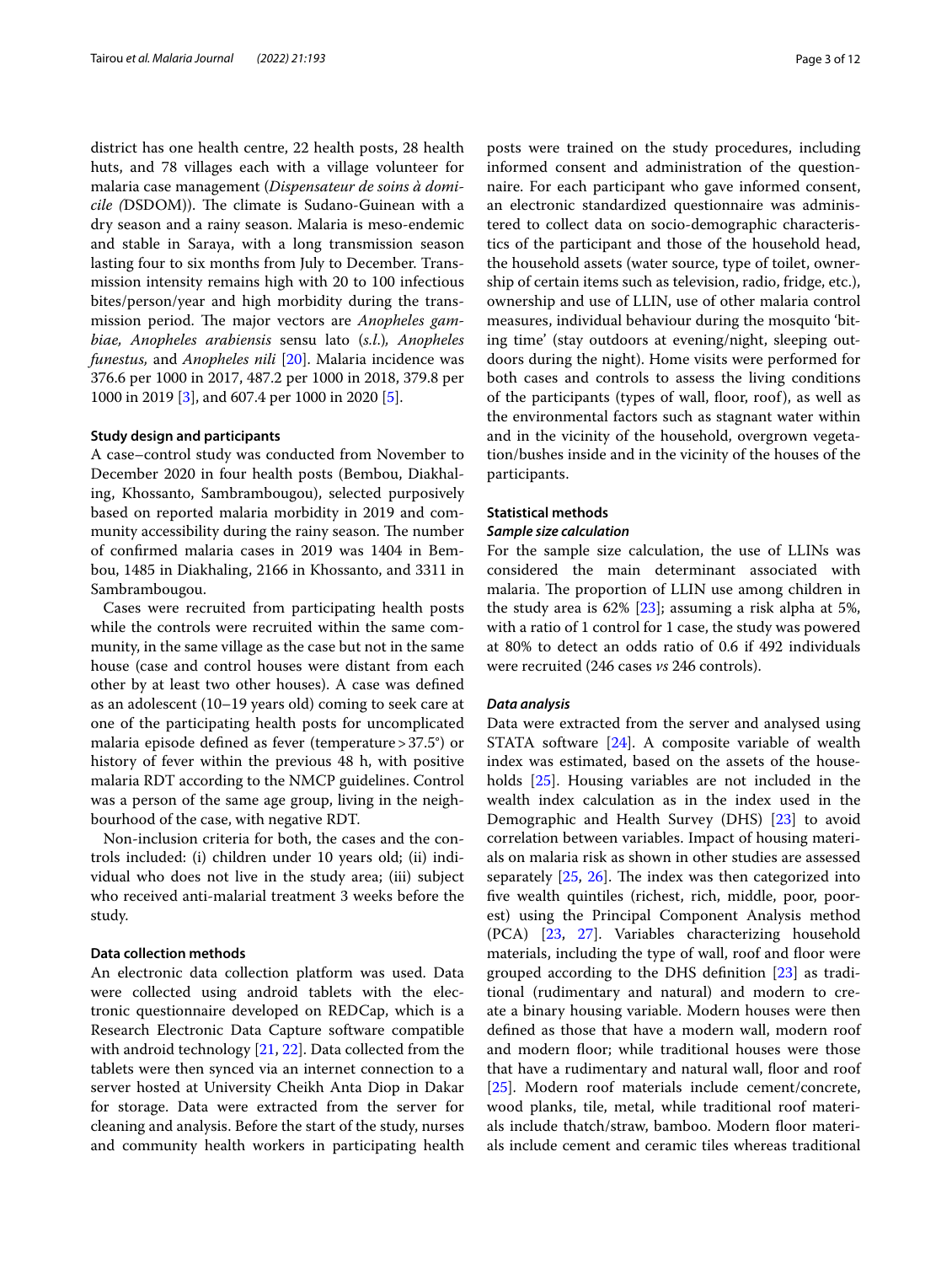floor materials include earth/mud and bamboo. Modern wall materials consisted of cement and wood/planks while traditional wall materials consisted of earth/mud and bamboo/palm.

The percentage was used to assess the frequency of each outcome with a 95% confdence interval (CI). Characteristics of all participants included in the study were tabulated. Proportions were compared using the Chisquare test or Fisher exact test where appropriate (univariate analysis).

Factors associated with malaria were assessed using a logistic regression model. Covariates with a  $p$ -value < 0.20 in univariate analysis were introduced in the multivariate model. From the fnal model, adjusted odds ratios were derived with their 95% CI. Model validity was tested using the Hosmer-Lemeshow goodness of fit test. The performance of the fnal model was assessed by the area under the curve, and Akaike and Bayesian information criteria. In addition, a test for multicollinearity between variables was done using the variance infation factor. The significance level of the different tests was 0.05, two-sided.

## **Ethical considerations**

The study protocol was approved by the University Cheikh Anta Diop Institutional Review Board (CER/ UCAD/AD/MSN /039/2020). Before the start of the study, administrative authorization was sought from the regional and district medical authorities in Kedougou and Saraya. In the feld, participation in the study was strictly voluntary. Before any enrolment, written informed consent was obtained from parents or caregivers for adolescents under 18 years old, while 18–19 yearsold individuals were invited to consent themselves. In addition, a child assent was sought from 15 to 17 yearsold participants. A unique identifcation code was attributed to each participant. Personal identifed data collected for the household head were de-identifed before the data extraction. All analyses were performed using participant's identifcation code to ensure maximum confdentiality. Access to the study data was restricted and information collected was only used for the study purpose.

# **Results**

# **Participants' characteristics at enrolment** *Demographics*

A total of 492 individuals were recruited (246 cases and 246 controls). Cases and controls were similar in terms of demographic characteristics. There was no statistical difference between cases and controls (Table [1](#page-4-0)).

#### **Participants' living conditions, LLIN ownership and usage**

Most of the cases (81.71%) and the controls (93.09%) reported LLIN ownership but LLIN ownership was significantly higher among controls  $(p=0.0003)$ . The proportion of cases that reported the use of LLIN was 63.82% while that among controls was 82.52%  $(p=0.0001)$ . LLIN usage the previous night was significantly higher among controls (78.46%) compared to cases  $(58.94%)$  ( $p=0.0001$ ). Almost all the controls  $(92.68%)$ reported sleeping outdoors sometimes, compared to the cases (72.76%) ( $p < 10^{-3}$ ). Stagnant water in the vicinity of the household was observed for 46.75% of the cases and 22.76% of the controls ( $p=0.0025$ ). The type of floor of the house was traditional for 80.49% of the control compared to 58.13% for the cases  $(p < 10^{-3})$  (Table [2](#page-5-0)).

# **Factors associated with malaria among the study participants**

In the multivariate analysis, in overall, factors associated with clinical malaria included non-use of LLIN  $(aOR = 2.65; 95\% \text{ CI } 1.58 - 4.45)$ , non-use of other preventive measures (aOR=2.51; 95% CI1.53–4.11) and indoor sleeping (aOR=3.22; 95%CI1.66–6.23). Protective factors included age range between 15–19 years  $(aOR = 0.38; 95\% \text{ CI } 0.23-0.62)$ , absence of stagnant water around the house ( $aOR = 0.27$ ; 95% CI0.16–0.44), having a female as head of household ( $aOR=0.47$ ; 95% CI0.25–0.90), occupation such as apprentice ( $OR = 0.24$ ;  $95\%CI = 0.11 - 0.52$  (Table [3\)](#page-6-0).

When stratifed by age groups, factors associated with malaria among 10–14 years old children include nonuse of LLIN (aOR=3.36; 95% CI 1.24–9.15), non-use of other preventive measures (aOR=3.32; 95% CI 1.61– 6.85), indoor sleeping (aOR=4.21; 95% CI 1.30–13.66). Protective factors included occupation such as apprentice  $(aOR = 0.07; 95\% \text{ CI } 0.020.30)$  and other occupation including children in placement in koranic school ("*talibe*") and seller (aOR=0.13; 95% CI 0.03–0.59); absence of stagnant water around the house ( $aOR = 0.26$ ; 95% CI 0.11–0.59) and absence of stagnant water inside the house (aOR =  $0.14$ ; 95% CI 0.02–0.97) (Table [4](#page-7-0)).

Factors associated with malaria among 15–19 years-old adolescents include non-use of LLINs ( $aOR = 2.20$ ; 95% CI 1.22–3.98), indoor sleeping (aOR = 3.79; 95% CI 1.64– 8.77). Protective factors included having a female as head of household (aOR 0.16; 95% CI 0.04–0.60) and absence of stagnant water around the house (aOR 0.46; 95% CI 0.26–0.86) (Table [5\)](#page-7-1).

Other factors, including gender of adolescents, age and level of education of the household head, wealth index, and type of house were not signifcantly associated with clinical malaria among study participants.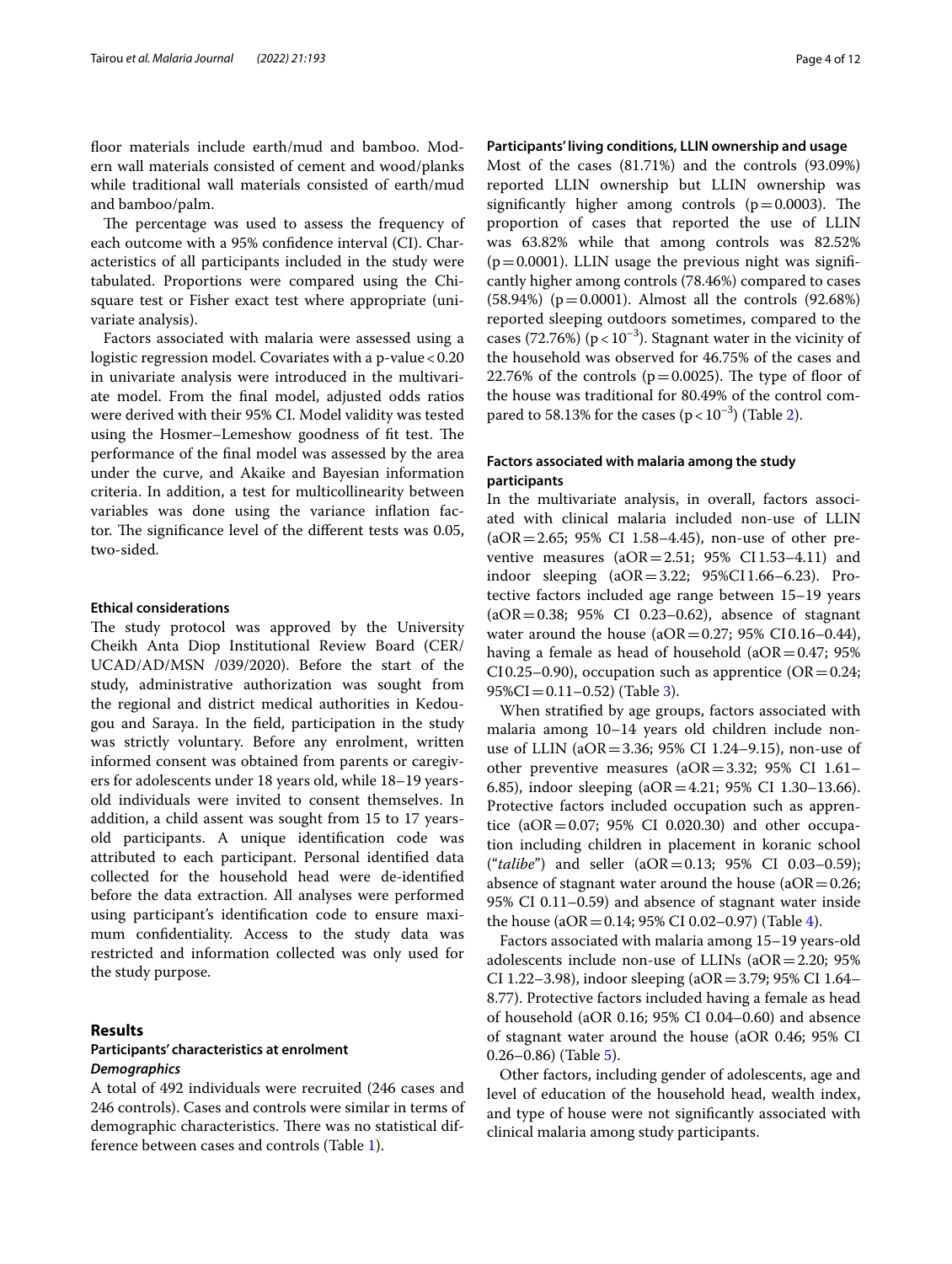# <span id="page-4-0"></span>**Table 1** Socio-demographic characteristics of the participants and the household heads

| Number (%)<br>95% CI<br>Number (%)<br>95% CI<br>Characteristics of participants<br>Age group<br>0.1356<br>$10-14$ years<br>130 (52.85%)<br>$(46.49 - 59.22\%)$<br>106 (43.09%)<br>$(36.81 - 49.53%)$<br>116 (47.15%)<br>$(40.78 - 53.60\%)$<br>140 (56.91%)<br>$(50.47 - 63.19%)$<br>0.1196<br>$15-19$ years<br>Gender<br>Male<br>0.9472<br>135 (54.88%)<br>$(48.43 - 61.21%)$<br>136 (55.28%)<br>$(48.84 - 61.60\%)$<br>Female<br>111 (45.12%)<br>$(38.79 - 51.57%)$<br>110 (44.72%)<br>0.9523<br>$(38.40 - 51.16%)$<br>Ethnicity<br>Pular<br>0.8813<br>46 (18.70%)<br>$(14.03 - 24.14%)$<br>43 (17.48%)<br>$(12.95 - 22.81%)$<br>Malinke<br>$(67.60 - 78.98%)$<br>0.3973<br>171 (69.51%)<br>$(63.35 - 75.20\%)$<br>181 (73.58%)<br>Bambara<br>17 (6.91%)<br>$(1.41 - 6.30\%)$<br>0.7136<br>$(4.08 - 10.83%)$<br>8 (3.25%)<br>Others <sup>‡</sup><br>12 (4.88%)<br>$(2.54 - 8.37%)$<br>14 (5.69%)<br>$(3.15 - 9.36\%)$<br>0.9269<br>Occupation<br>Student<br>161 (65.45%)<br>134 (54.47%)<br>0.0548<br>$(59.14 - 71.37%)$<br>$(48.02 - 60.81\%)$<br>Maid<br>46 (18.70%)<br>35 (14.23%)<br>$(10.11 - 19.23%)$<br>0.5937<br>$(14.03 - 24.14\%)$<br>Apprentice*<br>13 (5.28%)<br>48 (19.51%)<br>$(14.75 - 25.02\%)$<br>0.2199<br>$(2.84 - 8.87%)$<br>Gold digger<br>18 (7.32%)<br>$(4.39 - 11.32\%)$<br>13 (5.28%)<br>$(2.84 - 8.87%)$<br>0.8197<br>Others <sup>+</sup><br>$(3.76 - 10.35%)$<br>0.7402<br>8 (3.25%)<br>$(1.41 - 6.31\%)$<br>16 (6.50%)<br>Characteristics of household head<br>Age<br>$23 - 33$<br>26 (10,57%)<br>0.9616<br>$(7.02 - 15.10\%)$<br>27 (10,98%)<br>$(7.36 - 15.57%)$<br>$34 - 43$<br>57 (23,17%)<br>0.8359<br>$(18.05 - 28.95%)$<br>61 (24,80%)<br>$(19.53 - 30.68%)$<br>$44 - 53$<br>74 (30,08%)<br>$(24.42 - 36.23%)$<br>55 (22,36%)<br>$(17.31 - 28.09%)$<br>0.3275<br>$54 - 63$<br>$(26.32 - 38.34%)$<br>0.1701<br>52 (21,14%)<br>$(16.20 - 26.78%)$<br>79 (32,11%)<br>$64 - 87$<br>$(6.35 - 14.17%)$<br>0.7166<br>16 (6,50%)<br>$(3.76 - 10.35%)$<br>24 (9,76%)<br>Missing<br>21 (8,54%)<br>$(5.36 - 12.75%)$<br>$0(0,00\%)$<br>Gender<br>Male<br>0.0956<br>222 (90,24%)<br>$(85.83 - 93.65%)$<br>209 (84,96%)<br>$(79.87 - 89.18%)$<br>Female<br>$(6.35 - 14.17%)$<br>0.5487<br>24 (9,76%)<br>37 (15,04%)<br>$(10.82 - 20.13%)$<br><b>Education level</b><br>0.7864<br>None<br>79 (32.11%)<br>$(26.32 - 38.34%)$<br>74 (30,08%)<br>$(24.42 - 36.23%)$<br>75 (30.49%)<br>$(29.01 - 41.28%)$<br>0.5470<br>Koranic school<br>$(24.80 - 36.65\%)$<br>86 (34,96%)<br>0.7128<br>Primary<br>69 (28.05%)<br>$(22.53 - 34.11\%)$<br>62 (25,20%)<br>$(19.90 - 31.11\%)$<br>$(5.04 - 12.28%)$<br>1.0000<br>Secondary<br>20 (8.13%)<br>20 (8,13%)<br>$(5.04 - 12.28%)$<br>$(0.44 - 4.11\%)$<br>0.9642<br>University<br>$3(1.22\%)$<br>$(0.25 - 3.52\%)$<br>4 (1,63%)<br>Matrimonial status<br>Single<br>0.9642<br>7(2.85%)<br>$(1.15 - 5.78%)$<br>8 (3.25%)<br>$(1.41 - 6.31\%)$<br>Married<br>237 (96.34%)<br>$(93.17 - 98.31\%)$<br>229 (93.09%)<br>$(89.17 - 95.92\%)$<br>0.1160<br>Other<br>$2(0.81\%)$<br>$(0.10 - 2.91\%)$<br>$9(3.66\%)$<br>$(1.69 - 6.83%)$<br>0.8345<br>Wealth index<br>Poorest<br>61 (24,80%)<br>$(19.53 - 30.68%)$<br>$(10.82 - 20.13%)$<br>0.2511<br>37 (15,04%)<br>Poor<br>44 (17,89%)<br>$(13.31 - 23.26%)$<br>$(17.31 - 28.09%)$<br>0.5832<br>55 (22,36%)<br>Medium<br>48 (19,51%)<br>$(14.75 - 25.02\%)$<br>50 (20,33%)<br>$(15.48 - 25.90\%)$<br>0.9191<br>Rich<br>$(15.11 - 25.46%)$<br>49 (19,92%)<br>50 (20,33%)<br>$(15.48 - 25.90\%)$<br>0.9594 |         | Case (246)  |                    | Control (246) |                    | P value |
|-------------------------------------------------------------------------------------------------------------------------------------------------------------------------------------------------------------------------------------------------------------------------------------------------------------------------------------------------------------------------------------------------------------------------------------------------------------------------------------------------------------------------------------------------------------------------------------------------------------------------------------------------------------------------------------------------------------------------------------------------------------------------------------------------------------------------------------------------------------------------------------------------------------------------------------------------------------------------------------------------------------------------------------------------------------------------------------------------------------------------------------------------------------------------------------------------------------------------------------------------------------------------------------------------------------------------------------------------------------------------------------------------------------------------------------------------------------------------------------------------------------------------------------------------------------------------------------------------------------------------------------------------------------------------------------------------------------------------------------------------------------------------------------------------------------------------------------------------------------------------------------------------------------------------------------------------------------------------------------------------------------------------------------------------------------------------------------------------------------------------------------------------------------------------------------------------------------------------------------------------------------------------------------------------------------------------------------------------------------------------------------------------------------------------------------------------------------------------------------------------------------------------------------------------------------------------------------------------------------------------------------------------------------------------------------------------------------------------------------------------------------------------------------------------------------------------------------------------------------------------------------------------------------------------------------------------------------------------------------------------------------------------------------------------------------------------------------------------------------------------------------------------------------------------------------------------------------------------------------------------------------------------------------------------------------------------------------------------------------------------------------------------------------------------------------------------------------------------------------------------------------|---------|-------------|--------------------|---------------|--------------------|---------|
|                                                                                                                                                                                                                                                                                                                                                                                                                                                                                                                                                                                                                                                                                                                                                                                                                                                                                                                                                                                                                                                                                                                                                                                                                                                                                                                                                                                                                                                                                                                                                                                                                                                                                                                                                                                                                                                                                                                                                                                                                                                                                                                                                                                                                                                                                                                                                                                                                                                                                                                                                                                                                                                                                                                                                                                                                                                                                                                                                                                                                                                                                                                                                                                                                                                                                                                                                                                                                                                                                                             |         |             |                    |               |                    |         |
|                                                                                                                                                                                                                                                                                                                                                                                                                                                                                                                                                                                                                                                                                                                                                                                                                                                                                                                                                                                                                                                                                                                                                                                                                                                                                                                                                                                                                                                                                                                                                                                                                                                                                                                                                                                                                                                                                                                                                                                                                                                                                                                                                                                                                                                                                                                                                                                                                                                                                                                                                                                                                                                                                                                                                                                                                                                                                                                                                                                                                                                                                                                                                                                                                                                                                                                                                                                                                                                                                                             |         |             |                    |               |                    |         |
|                                                                                                                                                                                                                                                                                                                                                                                                                                                                                                                                                                                                                                                                                                                                                                                                                                                                                                                                                                                                                                                                                                                                                                                                                                                                                                                                                                                                                                                                                                                                                                                                                                                                                                                                                                                                                                                                                                                                                                                                                                                                                                                                                                                                                                                                                                                                                                                                                                                                                                                                                                                                                                                                                                                                                                                                                                                                                                                                                                                                                                                                                                                                                                                                                                                                                                                                                                                                                                                                                                             |         |             |                    |               |                    |         |
|                                                                                                                                                                                                                                                                                                                                                                                                                                                                                                                                                                                                                                                                                                                                                                                                                                                                                                                                                                                                                                                                                                                                                                                                                                                                                                                                                                                                                                                                                                                                                                                                                                                                                                                                                                                                                                                                                                                                                                                                                                                                                                                                                                                                                                                                                                                                                                                                                                                                                                                                                                                                                                                                                                                                                                                                                                                                                                                                                                                                                                                                                                                                                                                                                                                                                                                                                                                                                                                                                                             |         |             |                    |               |                    |         |
|                                                                                                                                                                                                                                                                                                                                                                                                                                                                                                                                                                                                                                                                                                                                                                                                                                                                                                                                                                                                                                                                                                                                                                                                                                                                                                                                                                                                                                                                                                                                                                                                                                                                                                                                                                                                                                                                                                                                                                                                                                                                                                                                                                                                                                                                                                                                                                                                                                                                                                                                                                                                                                                                                                                                                                                                                                                                                                                                                                                                                                                                                                                                                                                                                                                                                                                                                                                                                                                                                                             |         |             |                    |               |                    |         |
|                                                                                                                                                                                                                                                                                                                                                                                                                                                                                                                                                                                                                                                                                                                                                                                                                                                                                                                                                                                                                                                                                                                                                                                                                                                                                                                                                                                                                                                                                                                                                                                                                                                                                                                                                                                                                                                                                                                                                                                                                                                                                                                                                                                                                                                                                                                                                                                                                                                                                                                                                                                                                                                                                                                                                                                                                                                                                                                                                                                                                                                                                                                                                                                                                                                                                                                                                                                                                                                                                                             |         |             |                    |               |                    |         |
|                                                                                                                                                                                                                                                                                                                                                                                                                                                                                                                                                                                                                                                                                                                                                                                                                                                                                                                                                                                                                                                                                                                                                                                                                                                                                                                                                                                                                                                                                                                                                                                                                                                                                                                                                                                                                                                                                                                                                                                                                                                                                                                                                                                                                                                                                                                                                                                                                                                                                                                                                                                                                                                                                                                                                                                                                                                                                                                                                                                                                                                                                                                                                                                                                                                                                                                                                                                                                                                                                                             |         |             |                    |               |                    |         |
|                                                                                                                                                                                                                                                                                                                                                                                                                                                                                                                                                                                                                                                                                                                                                                                                                                                                                                                                                                                                                                                                                                                                                                                                                                                                                                                                                                                                                                                                                                                                                                                                                                                                                                                                                                                                                                                                                                                                                                                                                                                                                                                                                                                                                                                                                                                                                                                                                                                                                                                                                                                                                                                                                                                                                                                                                                                                                                                                                                                                                                                                                                                                                                                                                                                                                                                                                                                                                                                                                                             |         |             |                    |               |                    |         |
|                                                                                                                                                                                                                                                                                                                                                                                                                                                                                                                                                                                                                                                                                                                                                                                                                                                                                                                                                                                                                                                                                                                                                                                                                                                                                                                                                                                                                                                                                                                                                                                                                                                                                                                                                                                                                                                                                                                                                                                                                                                                                                                                                                                                                                                                                                                                                                                                                                                                                                                                                                                                                                                                                                                                                                                                                                                                                                                                                                                                                                                                                                                                                                                                                                                                                                                                                                                                                                                                                                             |         |             |                    |               |                    |         |
|                                                                                                                                                                                                                                                                                                                                                                                                                                                                                                                                                                                                                                                                                                                                                                                                                                                                                                                                                                                                                                                                                                                                                                                                                                                                                                                                                                                                                                                                                                                                                                                                                                                                                                                                                                                                                                                                                                                                                                                                                                                                                                                                                                                                                                                                                                                                                                                                                                                                                                                                                                                                                                                                                                                                                                                                                                                                                                                                                                                                                                                                                                                                                                                                                                                                                                                                                                                                                                                                                                             |         |             |                    |               |                    |         |
|                                                                                                                                                                                                                                                                                                                                                                                                                                                                                                                                                                                                                                                                                                                                                                                                                                                                                                                                                                                                                                                                                                                                                                                                                                                                                                                                                                                                                                                                                                                                                                                                                                                                                                                                                                                                                                                                                                                                                                                                                                                                                                                                                                                                                                                                                                                                                                                                                                                                                                                                                                                                                                                                                                                                                                                                                                                                                                                                                                                                                                                                                                                                                                                                                                                                                                                                                                                                                                                                                                             |         |             |                    |               |                    |         |
|                                                                                                                                                                                                                                                                                                                                                                                                                                                                                                                                                                                                                                                                                                                                                                                                                                                                                                                                                                                                                                                                                                                                                                                                                                                                                                                                                                                                                                                                                                                                                                                                                                                                                                                                                                                                                                                                                                                                                                                                                                                                                                                                                                                                                                                                                                                                                                                                                                                                                                                                                                                                                                                                                                                                                                                                                                                                                                                                                                                                                                                                                                                                                                                                                                                                                                                                                                                                                                                                                                             |         |             |                    |               |                    |         |
|                                                                                                                                                                                                                                                                                                                                                                                                                                                                                                                                                                                                                                                                                                                                                                                                                                                                                                                                                                                                                                                                                                                                                                                                                                                                                                                                                                                                                                                                                                                                                                                                                                                                                                                                                                                                                                                                                                                                                                                                                                                                                                                                                                                                                                                                                                                                                                                                                                                                                                                                                                                                                                                                                                                                                                                                                                                                                                                                                                                                                                                                                                                                                                                                                                                                                                                                                                                                                                                                                                             |         |             |                    |               |                    |         |
|                                                                                                                                                                                                                                                                                                                                                                                                                                                                                                                                                                                                                                                                                                                                                                                                                                                                                                                                                                                                                                                                                                                                                                                                                                                                                                                                                                                                                                                                                                                                                                                                                                                                                                                                                                                                                                                                                                                                                                                                                                                                                                                                                                                                                                                                                                                                                                                                                                                                                                                                                                                                                                                                                                                                                                                                                                                                                                                                                                                                                                                                                                                                                                                                                                                                                                                                                                                                                                                                                                             |         |             |                    |               |                    |         |
|                                                                                                                                                                                                                                                                                                                                                                                                                                                                                                                                                                                                                                                                                                                                                                                                                                                                                                                                                                                                                                                                                                                                                                                                                                                                                                                                                                                                                                                                                                                                                                                                                                                                                                                                                                                                                                                                                                                                                                                                                                                                                                                                                                                                                                                                                                                                                                                                                                                                                                                                                                                                                                                                                                                                                                                                                                                                                                                                                                                                                                                                                                                                                                                                                                                                                                                                                                                                                                                                                                             |         |             |                    |               |                    |         |
|                                                                                                                                                                                                                                                                                                                                                                                                                                                                                                                                                                                                                                                                                                                                                                                                                                                                                                                                                                                                                                                                                                                                                                                                                                                                                                                                                                                                                                                                                                                                                                                                                                                                                                                                                                                                                                                                                                                                                                                                                                                                                                                                                                                                                                                                                                                                                                                                                                                                                                                                                                                                                                                                                                                                                                                                                                                                                                                                                                                                                                                                                                                                                                                                                                                                                                                                                                                                                                                                                                             |         |             |                    |               |                    |         |
|                                                                                                                                                                                                                                                                                                                                                                                                                                                                                                                                                                                                                                                                                                                                                                                                                                                                                                                                                                                                                                                                                                                                                                                                                                                                                                                                                                                                                                                                                                                                                                                                                                                                                                                                                                                                                                                                                                                                                                                                                                                                                                                                                                                                                                                                                                                                                                                                                                                                                                                                                                                                                                                                                                                                                                                                                                                                                                                                                                                                                                                                                                                                                                                                                                                                                                                                                                                                                                                                                                             |         |             |                    |               |                    |         |
|                                                                                                                                                                                                                                                                                                                                                                                                                                                                                                                                                                                                                                                                                                                                                                                                                                                                                                                                                                                                                                                                                                                                                                                                                                                                                                                                                                                                                                                                                                                                                                                                                                                                                                                                                                                                                                                                                                                                                                                                                                                                                                                                                                                                                                                                                                                                                                                                                                                                                                                                                                                                                                                                                                                                                                                                                                                                                                                                                                                                                                                                                                                                                                                                                                                                                                                                                                                                                                                                                                             |         |             |                    |               |                    |         |
|                                                                                                                                                                                                                                                                                                                                                                                                                                                                                                                                                                                                                                                                                                                                                                                                                                                                                                                                                                                                                                                                                                                                                                                                                                                                                                                                                                                                                                                                                                                                                                                                                                                                                                                                                                                                                                                                                                                                                                                                                                                                                                                                                                                                                                                                                                                                                                                                                                                                                                                                                                                                                                                                                                                                                                                                                                                                                                                                                                                                                                                                                                                                                                                                                                                                                                                                                                                                                                                                                                             |         |             |                    |               |                    |         |
|                                                                                                                                                                                                                                                                                                                                                                                                                                                                                                                                                                                                                                                                                                                                                                                                                                                                                                                                                                                                                                                                                                                                                                                                                                                                                                                                                                                                                                                                                                                                                                                                                                                                                                                                                                                                                                                                                                                                                                                                                                                                                                                                                                                                                                                                                                                                                                                                                                                                                                                                                                                                                                                                                                                                                                                                                                                                                                                                                                                                                                                                                                                                                                                                                                                                                                                                                                                                                                                                                                             |         |             |                    |               |                    |         |
|                                                                                                                                                                                                                                                                                                                                                                                                                                                                                                                                                                                                                                                                                                                                                                                                                                                                                                                                                                                                                                                                                                                                                                                                                                                                                                                                                                                                                                                                                                                                                                                                                                                                                                                                                                                                                                                                                                                                                                                                                                                                                                                                                                                                                                                                                                                                                                                                                                                                                                                                                                                                                                                                                                                                                                                                                                                                                                                                                                                                                                                                                                                                                                                                                                                                                                                                                                                                                                                                                                             |         |             |                    |               |                    |         |
|                                                                                                                                                                                                                                                                                                                                                                                                                                                                                                                                                                                                                                                                                                                                                                                                                                                                                                                                                                                                                                                                                                                                                                                                                                                                                                                                                                                                                                                                                                                                                                                                                                                                                                                                                                                                                                                                                                                                                                                                                                                                                                                                                                                                                                                                                                                                                                                                                                                                                                                                                                                                                                                                                                                                                                                                                                                                                                                                                                                                                                                                                                                                                                                                                                                                                                                                                                                                                                                                                                             |         |             |                    |               |                    |         |
|                                                                                                                                                                                                                                                                                                                                                                                                                                                                                                                                                                                                                                                                                                                                                                                                                                                                                                                                                                                                                                                                                                                                                                                                                                                                                                                                                                                                                                                                                                                                                                                                                                                                                                                                                                                                                                                                                                                                                                                                                                                                                                                                                                                                                                                                                                                                                                                                                                                                                                                                                                                                                                                                                                                                                                                                                                                                                                                                                                                                                                                                                                                                                                                                                                                                                                                                                                                                                                                                                                             |         |             |                    |               |                    |         |
|                                                                                                                                                                                                                                                                                                                                                                                                                                                                                                                                                                                                                                                                                                                                                                                                                                                                                                                                                                                                                                                                                                                                                                                                                                                                                                                                                                                                                                                                                                                                                                                                                                                                                                                                                                                                                                                                                                                                                                                                                                                                                                                                                                                                                                                                                                                                                                                                                                                                                                                                                                                                                                                                                                                                                                                                                                                                                                                                                                                                                                                                                                                                                                                                                                                                                                                                                                                                                                                                                                             |         |             |                    |               |                    |         |
|                                                                                                                                                                                                                                                                                                                                                                                                                                                                                                                                                                                                                                                                                                                                                                                                                                                                                                                                                                                                                                                                                                                                                                                                                                                                                                                                                                                                                                                                                                                                                                                                                                                                                                                                                                                                                                                                                                                                                                                                                                                                                                                                                                                                                                                                                                                                                                                                                                                                                                                                                                                                                                                                                                                                                                                                                                                                                                                                                                                                                                                                                                                                                                                                                                                                                                                                                                                                                                                                                                             |         |             |                    |               |                    |         |
|                                                                                                                                                                                                                                                                                                                                                                                                                                                                                                                                                                                                                                                                                                                                                                                                                                                                                                                                                                                                                                                                                                                                                                                                                                                                                                                                                                                                                                                                                                                                                                                                                                                                                                                                                                                                                                                                                                                                                                                                                                                                                                                                                                                                                                                                                                                                                                                                                                                                                                                                                                                                                                                                                                                                                                                                                                                                                                                                                                                                                                                                                                                                                                                                                                                                                                                                                                                                                                                                                                             |         |             |                    |               |                    |         |
|                                                                                                                                                                                                                                                                                                                                                                                                                                                                                                                                                                                                                                                                                                                                                                                                                                                                                                                                                                                                                                                                                                                                                                                                                                                                                                                                                                                                                                                                                                                                                                                                                                                                                                                                                                                                                                                                                                                                                                                                                                                                                                                                                                                                                                                                                                                                                                                                                                                                                                                                                                                                                                                                                                                                                                                                                                                                                                                                                                                                                                                                                                                                                                                                                                                                                                                                                                                                                                                                                                             |         |             |                    |               |                    |         |
|                                                                                                                                                                                                                                                                                                                                                                                                                                                                                                                                                                                                                                                                                                                                                                                                                                                                                                                                                                                                                                                                                                                                                                                                                                                                                                                                                                                                                                                                                                                                                                                                                                                                                                                                                                                                                                                                                                                                                                                                                                                                                                                                                                                                                                                                                                                                                                                                                                                                                                                                                                                                                                                                                                                                                                                                                                                                                                                                                                                                                                                                                                                                                                                                                                                                                                                                                                                                                                                                                                             |         |             |                    |               |                    |         |
|                                                                                                                                                                                                                                                                                                                                                                                                                                                                                                                                                                                                                                                                                                                                                                                                                                                                                                                                                                                                                                                                                                                                                                                                                                                                                                                                                                                                                                                                                                                                                                                                                                                                                                                                                                                                                                                                                                                                                                                                                                                                                                                                                                                                                                                                                                                                                                                                                                                                                                                                                                                                                                                                                                                                                                                                                                                                                                                                                                                                                                                                                                                                                                                                                                                                                                                                                                                                                                                                                                             |         |             |                    |               |                    |         |
|                                                                                                                                                                                                                                                                                                                                                                                                                                                                                                                                                                                                                                                                                                                                                                                                                                                                                                                                                                                                                                                                                                                                                                                                                                                                                                                                                                                                                                                                                                                                                                                                                                                                                                                                                                                                                                                                                                                                                                                                                                                                                                                                                                                                                                                                                                                                                                                                                                                                                                                                                                                                                                                                                                                                                                                                                                                                                                                                                                                                                                                                                                                                                                                                                                                                                                                                                                                                                                                                                                             |         |             |                    |               |                    |         |
|                                                                                                                                                                                                                                                                                                                                                                                                                                                                                                                                                                                                                                                                                                                                                                                                                                                                                                                                                                                                                                                                                                                                                                                                                                                                                                                                                                                                                                                                                                                                                                                                                                                                                                                                                                                                                                                                                                                                                                                                                                                                                                                                                                                                                                                                                                                                                                                                                                                                                                                                                                                                                                                                                                                                                                                                                                                                                                                                                                                                                                                                                                                                                                                                                                                                                                                                                                                                                                                                                                             |         |             |                    |               |                    |         |
|                                                                                                                                                                                                                                                                                                                                                                                                                                                                                                                                                                                                                                                                                                                                                                                                                                                                                                                                                                                                                                                                                                                                                                                                                                                                                                                                                                                                                                                                                                                                                                                                                                                                                                                                                                                                                                                                                                                                                                                                                                                                                                                                                                                                                                                                                                                                                                                                                                                                                                                                                                                                                                                                                                                                                                                                                                                                                                                                                                                                                                                                                                                                                                                                                                                                                                                                                                                                                                                                                                             |         |             |                    |               |                    |         |
|                                                                                                                                                                                                                                                                                                                                                                                                                                                                                                                                                                                                                                                                                                                                                                                                                                                                                                                                                                                                                                                                                                                                                                                                                                                                                                                                                                                                                                                                                                                                                                                                                                                                                                                                                                                                                                                                                                                                                                                                                                                                                                                                                                                                                                                                                                                                                                                                                                                                                                                                                                                                                                                                                                                                                                                                                                                                                                                                                                                                                                                                                                                                                                                                                                                                                                                                                                                                                                                                                                             |         |             |                    |               |                    |         |
|                                                                                                                                                                                                                                                                                                                                                                                                                                                                                                                                                                                                                                                                                                                                                                                                                                                                                                                                                                                                                                                                                                                                                                                                                                                                                                                                                                                                                                                                                                                                                                                                                                                                                                                                                                                                                                                                                                                                                                                                                                                                                                                                                                                                                                                                                                                                                                                                                                                                                                                                                                                                                                                                                                                                                                                                                                                                                                                                                                                                                                                                                                                                                                                                                                                                                                                                                                                                                                                                                                             |         |             |                    |               |                    |         |
|                                                                                                                                                                                                                                                                                                                                                                                                                                                                                                                                                                                                                                                                                                                                                                                                                                                                                                                                                                                                                                                                                                                                                                                                                                                                                                                                                                                                                                                                                                                                                                                                                                                                                                                                                                                                                                                                                                                                                                                                                                                                                                                                                                                                                                                                                                                                                                                                                                                                                                                                                                                                                                                                                                                                                                                                                                                                                                                                                                                                                                                                                                                                                                                                                                                                                                                                                                                                                                                                                                             |         |             |                    |               |                    |         |
|                                                                                                                                                                                                                                                                                                                                                                                                                                                                                                                                                                                                                                                                                                                                                                                                                                                                                                                                                                                                                                                                                                                                                                                                                                                                                                                                                                                                                                                                                                                                                                                                                                                                                                                                                                                                                                                                                                                                                                                                                                                                                                                                                                                                                                                                                                                                                                                                                                                                                                                                                                                                                                                                                                                                                                                                                                                                                                                                                                                                                                                                                                                                                                                                                                                                                                                                                                                                                                                                                                             |         |             |                    |               |                    |         |
|                                                                                                                                                                                                                                                                                                                                                                                                                                                                                                                                                                                                                                                                                                                                                                                                                                                                                                                                                                                                                                                                                                                                                                                                                                                                                                                                                                                                                                                                                                                                                                                                                                                                                                                                                                                                                                                                                                                                                                                                                                                                                                                                                                                                                                                                                                                                                                                                                                                                                                                                                                                                                                                                                                                                                                                                                                                                                                                                                                                                                                                                                                                                                                                                                                                                                                                                                                                                                                                                                                             |         |             |                    |               |                    |         |
|                                                                                                                                                                                                                                                                                                                                                                                                                                                                                                                                                                                                                                                                                                                                                                                                                                                                                                                                                                                                                                                                                                                                                                                                                                                                                                                                                                                                                                                                                                                                                                                                                                                                                                                                                                                                                                                                                                                                                                                                                                                                                                                                                                                                                                                                                                                                                                                                                                                                                                                                                                                                                                                                                                                                                                                                                                                                                                                                                                                                                                                                                                                                                                                                                                                                                                                                                                                                                                                                                                             |         |             |                    |               |                    |         |
|                                                                                                                                                                                                                                                                                                                                                                                                                                                                                                                                                                                                                                                                                                                                                                                                                                                                                                                                                                                                                                                                                                                                                                                                                                                                                                                                                                                                                                                                                                                                                                                                                                                                                                                                                                                                                                                                                                                                                                                                                                                                                                                                                                                                                                                                                                                                                                                                                                                                                                                                                                                                                                                                                                                                                                                                                                                                                                                                                                                                                                                                                                                                                                                                                                                                                                                                                                                                                                                                                                             |         |             |                    |               |                    |         |
|                                                                                                                                                                                                                                                                                                                                                                                                                                                                                                                                                                                                                                                                                                                                                                                                                                                                                                                                                                                                                                                                                                                                                                                                                                                                                                                                                                                                                                                                                                                                                                                                                                                                                                                                                                                                                                                                                                                                                                                                                                                                                                                                                                                                                                                                                                                                                                                                                                                                                                                                                                                                                                                                                                                                                                                                                                                                                                                                                                                                                                                                                                                                                                                                                                                                                                                                                                                                                                                                                                             |         |             |                    |               |                    |         |
|                                                                                                                                                                                                                                                                                                                                                                                                                                                                                                                                                                                                                                                                                                                                                                                                                                                                                                                                                                                                                                                                                                                                                                                                                                                                                                                                                                                                                                                                                                                                                                                                                                                                                                                                                                                                                                                                                                                                                                                                                                                                                                                                                                                                                                                                                                                                                                                                                                                                                                                                                                                                                                                                                                                                                                                                                                                                                                                                                                                                                                                                                                                                                                                                                                                                                                                                                                                                                                                                                                             |         |             |                    |               |                    |         |
|                                                                                                                                                                                                                                                                                                                                                                                                                                                                                                                                                                                                                                                                                                                                                                                                                                                                                                                                                                                                                                                                                                                                                                                                                                                                                                                                                                                                                                                                                                                                                                                                                                                                                                                                                                                                                                                                                                                                                                                                                                                                                                                                                                                                                                                                                                                                                                                                                                                                                                                                                                                                                                                                                                                                                                                                                                                                                                                                                                                                                                                                                                                                                                                                                                                                                                                                                                                                                                                                                                             |         |             |                    |               |                    |         |
|                                                                                                                                                                                                                                                                                                                                                                                                                                                                                                                                                                                                                                                                                                                                                                                                                                                                                                                                                                                                                                                                                                                                                                                                                                                                                                                                                                                                                                                                                                                                                                                                                                                                                                                                                                                                                                                                                                                                                                                                                                                                                                                                                                                                                                                                                                                                                                                                                                                                                                                                                                                                                                                                                                                                                                                                                                                                                                                                                                                                                                                                                                                                                                                                                                                                                                                                                                                                                                                                                                             |         |             |                    |               |                    |         |
|                                                                                                                                                                                                                                                                                                                                                                                                                                                                                                                                                                                                                                                                                                                                                                                                                                                                                                                                                                                                                                                                                                                                                                                                                                                                                                                                                                                                                                                                                                                                                                                                                                                                                                                                                                                                                                                                                                                                                                                                                                                                                                                                                                                                                                                                                                                                                                                                                                                                                                                                                                                                                                                                                                                                                                                                                                                                                                                                                                                                                                                                                                                                                                                                                                                                                                                                                                                                                                                                                                             |         |             |                    |               |                    |         |
|                                                                                                                                                                                                                                                                                                                                                                                                                                                                                                                                                                                                                                                                                                                                                                                                                                                                                                                                                                                                                                                                                                                                                                                                                                                                                                                                                                                                                                                                                                                                                                                                                                                                                                                                                                                                                                                                                                                                                                                                                                                                                                                                                                                                                                                                                                                                                                                                                                                                                                                                                                                                                                                                                                                                                                                                                                                                                                                                                                                                                                                                                                                                                                                                                                                                                                                                                                                                                                                                                                             |         |             |                    |               |                    |         |
|                                                                                                                                                                                                                                                                                                                                                                                                                                                                                                                                                                                                                                                                                                                                                                                                                                                                                                                                                                                                                                                                                                                                                                                                                                                                                                                                                                                                                                                                                                                                                                                                                                                                                                                                                                                                                                                                                                                                                                                                                                                                                                                                                                                                                                                                                                                                                                                                                                                                                                                                                                                                                                                                                                                                                                                                                                                                                                                                                                                                                                                                                                                                                                                                                                                                                                                                                                                                                                                                                                             | Richest | 44 (17,89%) | $(13.31 - 23.26%)$ | 54 (21,95%)   | $(16.94 - 27.65%)$ | 0.6181  |

\* Apprentice includes tailor, driver, mechanic, mason apprentices

‡ Other ethnicity include Diakhakhe, Dialouke, Mossi, Serere, Sarakhole, Wolof, Bassari

<sup>†</sup> Other occupation include farmer, taxi driver, seller and talibe (children in placement in Koranic school)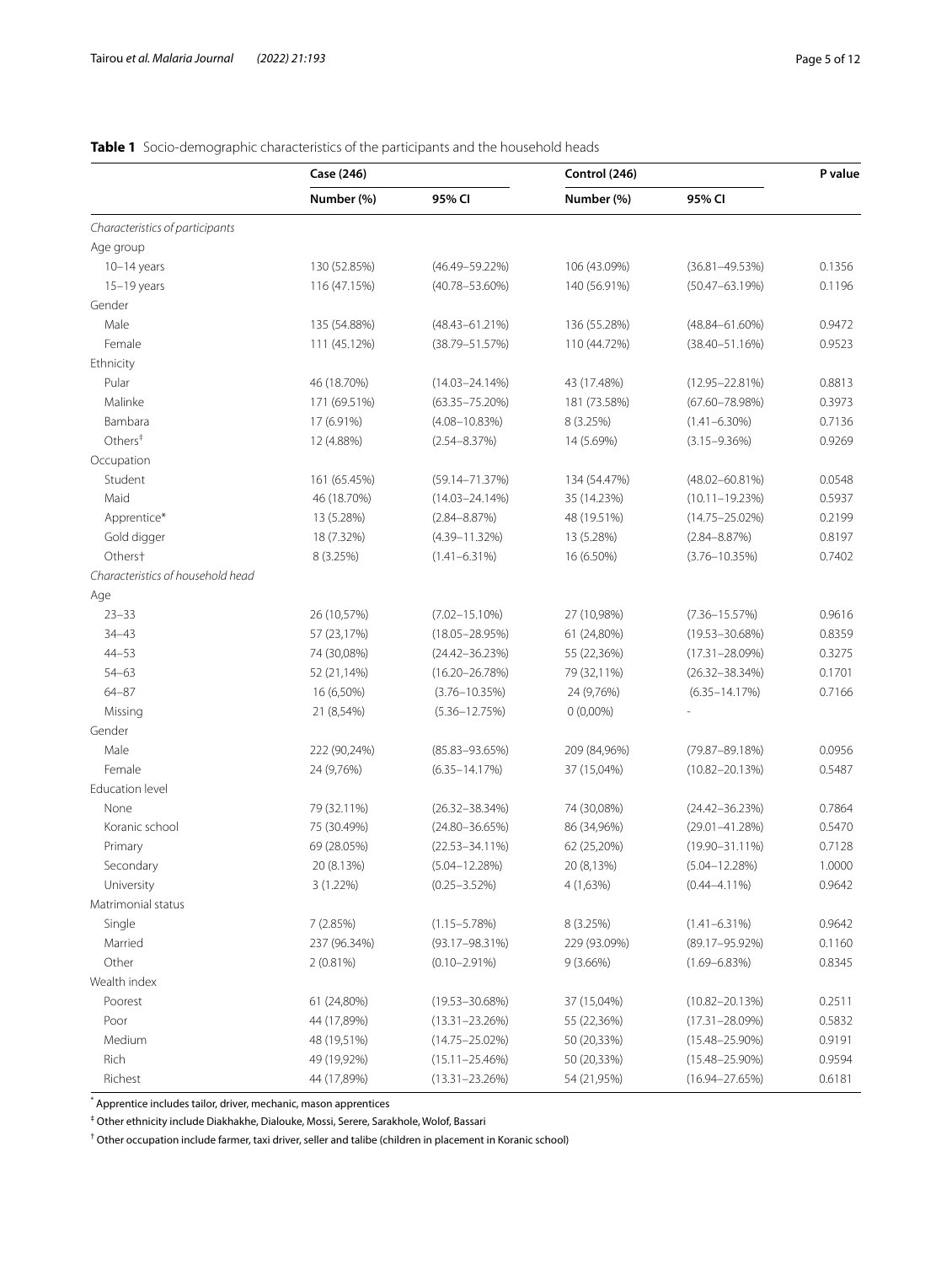<span id="page-5-0"></span>

|  |  |  | Table 2 Distribution of the study population according to the preventive measures and housing conditions |  |
|--|--|--|----------------------------------------------------------------------------------------------------------|--|
|  |  |  |                                                                                                          |  |

| <b>Variables</b>                              | Case (246)   |                     | Control (246) |                     |         |  |
|-----------------------------------------------|--------------|---------------------|---------------|---------------------|---------|--|
|                                               | Number (%)   | 95% CI              | Number (%)    | 95% CI              | P value |  |
| LLIN ownership                                |              |                     |               |                     |         |  |
| Yes                                           | 201 (81.71%) | $(76.29 - 86.33%)$  | 229 (93.09%)  | $(89.17 - 95.92\%)$ | 0.0003  |  |
| No                                            | 45 (18.29%)  | $(13.67 - 23.70\%)$ | 17 (6.91%)    | $(4.08 - 10.83%)$   | 0.2651  |  |
| LLIN use                                      |              |                     |               |                     |         |  |
| Yes                                           | 157 (63.82%) | $(57.47 - 69.83%)$  | 203 (82.52%)  | $(77.19 - 87.05%)$  | 0.0001  |  |
| <b>No</b>                                     | 89 (36.18%)  | $(30.17 - 42.53%)$  | 43 (17.48%)   | $(12.94 - 22.81%)$  | 0.0281  |  |
| LLIN use the previous night                   |              |                     |               |                     |         |  |
| Yes                                           | 145 (58.94%) | $(52.52 - 65.15%)$  | 193 (78.46%)  | $(72.79 - 83.43%)$  | 0.0001  |  |
| No                                            | 101 (41.06%) | $(34.85 - 47.48%)$  | 53 (21.54%)   | $(16.57 - 27.21\%)$ | 0.0154  |  |
| Use of other preventive measures <sup>#</sup> |              |                     |               |                     |         |  |
| Yes                                           | 146 (59.35%) | $(52.93 - 65.54%)$  | 163 (66.53%)  | $(60.24 - 72.41%)$  | 0.1915  |  |
| No                                            | 100 (40.65%) | $(34.45 - 47.07%)$  | 82 (33.47%)   | $(27.59 - 39.76%)$  | 0.3193  |  |
| Sleep outdoors                                |              |                     |               |                     |         |  |
| Yes                                           | 179 (72.76%) | $(66.74 - 78.23%)$  | 228 (92.68%)  | $(88.68 - 95.61\%)$ | 0.0000  |  |
| No                                            | 67 (27.24%)  | $(21.77 - 33.26%)$  | 18 (7.32%)    | $(4.39 - 11.32\%)$  | 0.0747  |  |
| Stay outdoors at evening/night                |              |                     |               |                     |         |  |
| Yes                                           | 245 (99.59%) | $(97.76 - 99.99%)$  | 244 (99.19%)  | $(97.09 - 99.90\%)$ | 0.5699  |  |
| No                                            | $1(0.41\%)$  | $(0.010 - 2.24\%)$  | 2(0.81%)      | $(0.01 - 2.91\%)$   |         |  |
| Stagnant water outside the house              |              |                     |               |                     |         |  |
| Yes                                           | 115 (46.75%) | $(40.38 - 53.19%)$  | 56 (22.76%)   | $(17.68 - 28.52%)$  | 0.0025  |  |
| No                                            | 131 (53.25%) | $(46.81 - 59.66\%)$ | 190 (77,24%)  | $(71.48 - 82.32%)$  | 0.0000  |  |
| Stagnant water inside the house               |              |                     |               |                     |         |  |
| Yes                                           | 19 (7.72%)   | $(4.71 - 11.80\%)$  | 12 (4,88%)    | $(2.55 - 8.37%)$    | 0.7567  |  |
| No                                            | 227 (92.28%) | $(88.20 - 95.29%)$  | 234 (95,12%)  | $(91.63 - 97.45%)$  | 0.2089  |  |
| Grass/bushes outside the house                |              |                     |               |                     |         |  |
| Yes                                           | 144 (58.54%) | $(52.10 - 64.76%)$  | 126 (51,22%)  | $(44.79 - 57.62%)$  | 0.2276  |  |
| No                                            | 102 (41.46%) | $(35.24 - 47.90\%)$ | 120 (48,78%)  | $(42.39 - 55.21\%)$ | 0.2750  |  |
| Grass/bushes inside the house                 |              |                     |               |                     |         |  |
| Yes                                           | 43 (17.48%)  | $(12.95 - 22.81%)$  | 47 (19.11%)   | $(14.39 - 24.58%)$  | 0.8418  |  |
| No                                            | 203 (82.52%) | $(77.19 - 87.05%)$  | 199 (80.89%)  | $(75.42 - 85.61%)$  | 0.6725  |  |
| Type of roof                                  |              |                     |               |                     |         |  |
| Traditional                                   | 114 (46.34%) | $(39.98 - 2.79%)$   | 119 (48,37%)  | $(41.98 - 54.81%)$  | 0.7564  |  |
| Modern                                        | 132 (53.66%) | $(47.21 - 60.02\%)$ | 127 (51,63%)  | $(45.19 - 58.02\%)$ | 0.7436  |  |
| Type of wall                                  |              |                     |               |                     |         |  |
| Traditional                                   | 192 (78.05%) | $(72.35 - 83.06%)$  | 201 (81.71%)  | $(76.30 - 86.33%)$  | 0.3653  |  |
| Modern                                        | 54 (21.95%)  | $(16.94 - 27.65%)$  | 45 (18.29%)   | $(13.67 - 23.70\%)$ | 0.6520  |  |
| Type of floor                                 |              |                     |               |                     |         |  |
| Traditional                                   | 143 (58.13%) | $(51.69 - 64.37%)$  | 198 (80.49%)  | $(74.98 - 85.25%)$  | 0.0000  |  |
| Modern                                        | 103 (41.87%) | $(35.63 - 48.31%)$  | 48 (19.51%)   | $(14.75 - 25.02\%)$ | 0.0072  |  |
| Type of house                                 |              |                     |               |                     |         |  |
| Traditional                                   | 205 (83.33%) | $(78.08 - 87.77%)$  | 218 (88.62%)  | $(83.97 - 92.30\%)$ | 0.1165  |  |
| Modern                                        | 41 (16.67%)  | $(12.23 - 21.92\%)$ | 28 (11.38%)   | $(7.70 - 16.03\%)$  | 0.5403  |  |

Bold values indicate signifcant diferences between the cases and the controls

‡ Other preventive measures include insecticide, smoke coil, weeding, indoor residual spraying, sewage evacuation, traditional methods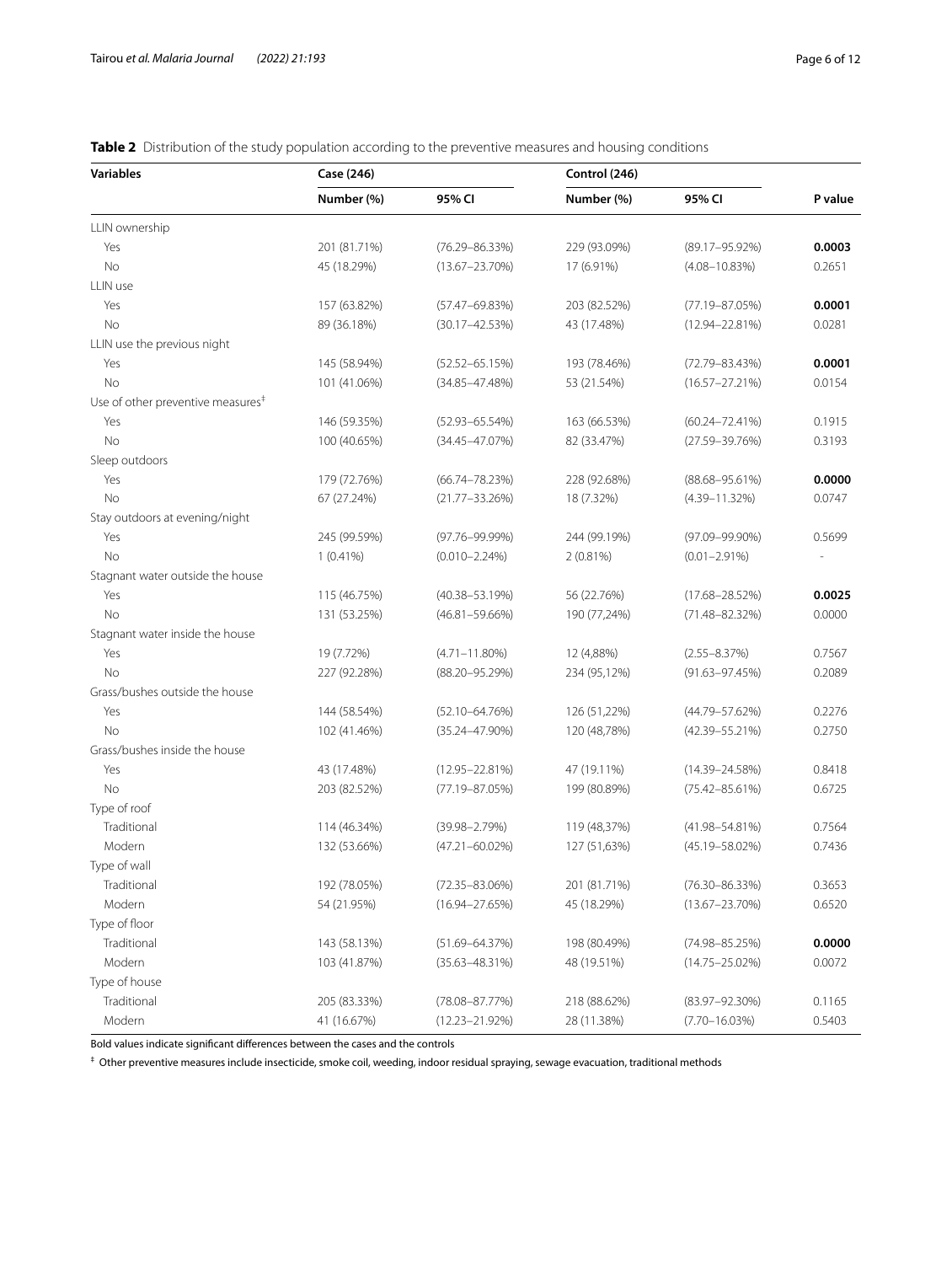| <b>Parameters</b>                             | Univariate analysis |         | Multivariate analysis |         |  |
|-----------------------------------------------|---------------------|---------|-----------------------|---------|--|
|                                               | OR (95% CI)         | P value | aOR (95% CI)          | P value |  |
| Age                                           |                     |         |                       |         |  |
| $10-14$ years                                 | 1                   |         | 1                     |         |  |
| $15-19$ years                                 | $0.68(0.47 - 0.96)$ | 0.031   | $0.38(0.23 - 0.62)$   | 0.000   |  |
| Occupation of the participant                 |                     |         |                       |         |  |
| Student                                       | 1                   |         | $\mathbf{1}$          |         |  |
| Maid                                          | $1.09(0.66 - 1.80)$ | 0.723   | $1.16(0.60 - 2.24)$   | 0.663   |  |
| Apprentice <sup>#</sup>                       | $0.23(0.12 - 0.43)$ | 0.000   | $0.24(0.11 - 0.52)$   | 0.000   |  |
| Gold Digger                                   | $1.15(0.54 - 2.44)$ | 0.711   | $0.62(0.23 - 1.66)$   | 0.337   |  |
| Others <sup>‡</sup>                           | $0.36(0.13 - 0.95)$ | 0.040   | $0.50(0.16 - 1.55)$   | 0.233   |  |
| LLIN use                                      |                     |         |                       |         |  |
| Yes                                           | 1                   |         | $\mathbf{1}$          |         |  |
| No                                            | $2.19(1.30 - 3.71)$ | 0.004   | $2.65(1.58 - 4.45)$   | 0.000   |  |
| Use of other preventive measures <sup>†</sup> |                     |         |                       |         |  |
| Yes                                           | 1                   |         | $\mathbf{1}$          |         |  |
| No                                            | $1.36(0.94 - 1.97)$ | 0.100   | $2.51(1.53 - 4.11)$   | 0.000   |  |
| Sleep outdoors                                |                     |         |                       |         |  |
| Yes                                           | 1                   |         | 1                     |         |  |
| <b>No</b>                                     | 4.74 (2.72-8.27)    | 0.000   | $3.22(1.66 - 6.23)$   | 0.001   |  |
| Stagnant water outside the house              |                     |         |                       |         |  |
| Yes                                           | 1                   |         | $\mathbf{1}$          |         |  |
| <b>No</b>                                     | $0.34(0.22 - 0.50)$ | 0.000   | $0.27(0.16 - 0.44)$   | 0.000   |  |
| Household head gender                         |                     |         |                       |         |  |
| Male                                          | 1                   |         | $\mathbf{1}$          |         |  |
| Female                                        | $0.61(0.35 - 1.06)$ | 0.077   | $0.47(0.25 - 0.90)$   | 0.022   |  |

<span id="page-6-0"></span>

|  |  |  |  | Table 3 Factors associated with clinical malaria in the study participants |
|--|--|--|--|----------------------------------------------------------------------------|
|--|--|--|--|----------------------------------------------------------------------------|

Analysis of factors associated with malaria was adjusted on the following factors: participant gender, participant age, participant occupation, household head gender, household head age, wealth index, LLIN use, use of other preventives measures, outdoor sleeping, presence of stagnant water outside the house, presence of stagnant water inside the house, presence of bushes/overgrown vegetation outside the house, type of house. The goodness of ft test: Hosmer–Lemeshow, chi<sup>2</sup>(7) = 12.38, p = 0.0888. BIC = - 2264.750, AIC = 1.186, AUC = 0.7640

Bold values indicate signifcant associations

# Apprentice includes tailor, driver, mechanic, mason apprentices

‡ Other occupations include farmer, taxi driver, seller, and *talibé* (children in placement in Koranic school)

† Other preventives measures include insecticide, smoke coil, weeding, IRS, sewage evacuation, traditional methods

## **Discussion**

Malaria is an important public health problem in Senegal, with a shift of the disease burden from younger to older children and adolescents. The present study aimed at identifying factors associated with clinical malaria among adolescents aged 10–19 years, living in areas with persistent malaria transmission, to guide future interventions.

The results showed that adolescents who reported not sleeping under a LLIN are more at risk of malaria compared to those who reported LLIN usage. This result is consistent with the fndings from other studies [\[16](#page-10-11), [18,](#page-10-13) [28](#page-10-23)]. In Senegal as in most countries, health systems and services are mainly designed for either young children or adults [[29\]](#page-10-24) and, therefore, not adapted to the specifc needs of adolescents. For instance, the routine distribution of LLINs at the health facilities and community levels is mainly targeting pregnant women and children under 5 years old. This situation may hinder their access to health services and information, and justifes the need for implementing adolescent-friendly integrated programmes [[29,](#page-10-24) [30](#page-10-25)]. Such strategies will help to overcome adolescent health-related issues, including access to and utilization of malaria services. The NMCP could explore alternative ways of increasing the target to adolescents. This could improve coverage and utilization of preventive measures among this specifc population. Other factors including belief, stigma and adolescent knowledge could also restrict their access to and use of health care services  $[27, 31-33]$  $[27, 31-33]$  $[27, 31-33]$  $[27, 31-33]$ . This problem calls for the need to increase adolescent awareness with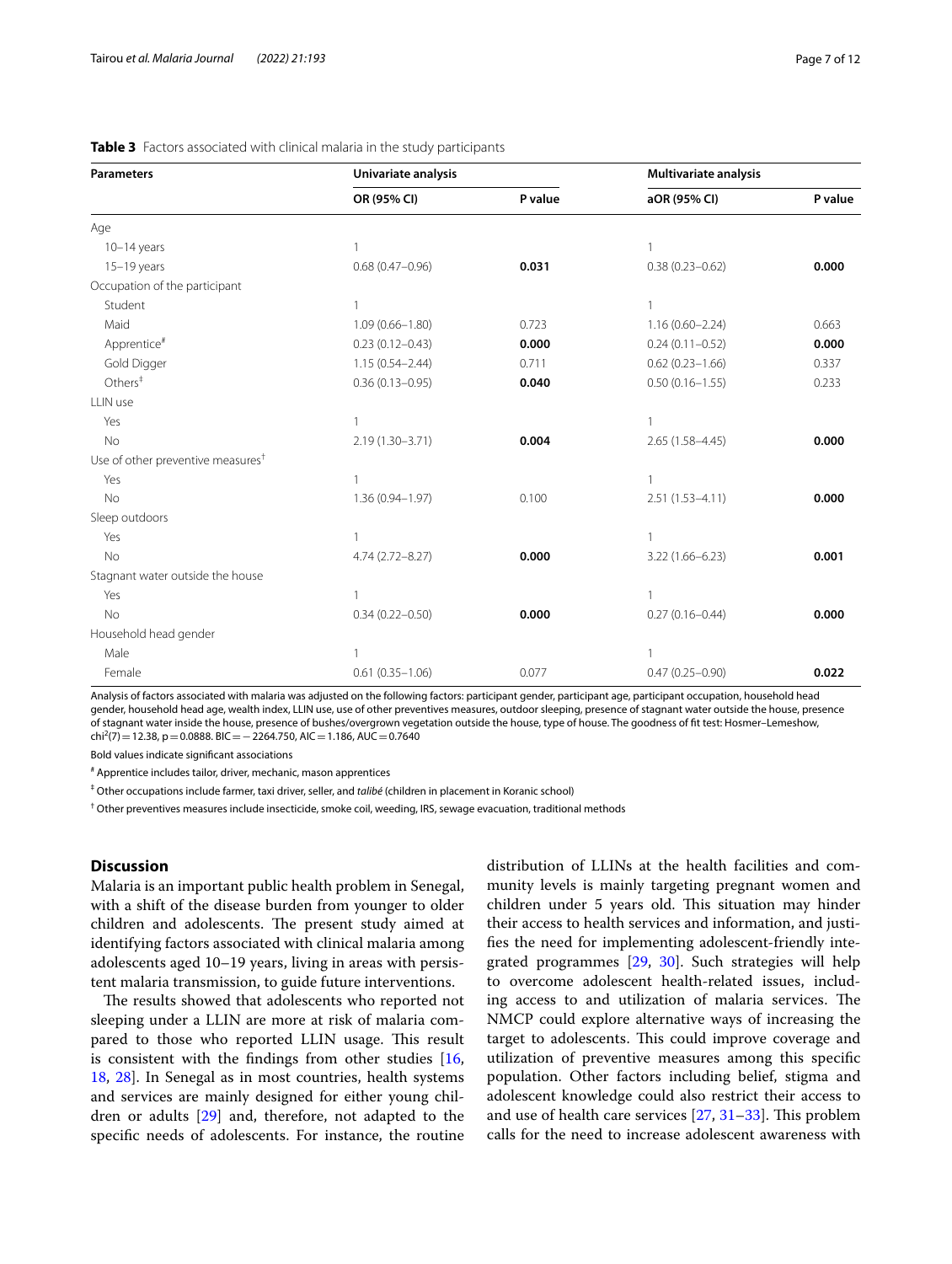<span id="page-7-0"></span>

| <b>Parameters</b>                             | Univariate analysis  |         | Multivariate analysis |         |  |
|-----------------------------------------------|----------------------|---------|-----------------------|---------|--|
|                                               | OR (95% CI)          | P-value | aOR (95% CI)          | P-value |  |
| Occupation of participant                     |                      |         |                       |         |  |
| Student                                       |                      |         |                       |         |  |
| Apprentice                                    | $0.06(0.017 - 0.20)$ | 0.000   | $0.07(0.02 - 0.30)$   | 0.000   |  |
| Others $‡$                                    | $0.12(0.03 - 0.45)$  | 0.001   | $0.13(0.03 - 0.59)$   | 0.008   |  |
| LLIN use                                      |                      |         |                       |         |  |
| Yes                                           |                      |         |                       |         |  |
| No                                            | 4.34 (1.91-9.85)     | 0.000   | 3.36 (1.24-9.15)      | 0.018   |  |
| Use of other preventive <sup>†</sup> measures |                      |         |                       |         |  |
| Yes                                           |                      |         |                       |         |  |
| No                                            | $1.92(1.12 - 3.30)$  | 0.018   | $3.32(1.61 - 6.85)$   | 0.001   |  |
| Sleep outdoors                                |                      |         |                       |         |  |
| Yes                                           |                      |         |                       |         |  |
| No                                            | 4.06 (1.70-9.70)     | 0.002   | 4.21 (1.30-13.66)     | 0.017   |  |
| Stagnant water outside the house              |                      |         |                       |         |  |
| Yes                                           |                      |         |                       |         |  |
| <b>No</b>                                     | $0.23(0.12 - 0.44)$  | 0.000   | $0.26(0.11 - 0.59)$   | 0.001   |  |
| Stagnant water inside the house               |                      |         |                       |         |  |
| Yes                                           |                      |         |                       |         |  |
| No                                            | $0.39(0.10 - 1.48)$  | 0.168   | $0.14(0.02 - 0.97)$   | 0.046   |  |
|                                               |                      |         |                       |         |  |

Analysis of factors associated with malaria was adjusted by the following variables: participant gender, participant occupation, age of the household head, wealth index, LLIN use, use of other preventive measures, outdoor sleeping, presence of stagnant water outside the house, presence of stagnant water inside the house, type of house. Goodness of fit test: Hosmer–Lemeshow, chi<sup>2</sup>(5) = 4.46, p = 0.4849. BIC = − 972.891, AIC = 1.089, AUC = 0.7921

Bold values indicate signifcant associations

‡ Other occupation includes *talibe* and seller

† Disposal of wastewater, wearing of long clothes and IRS

#### <span id="page-7-1"></span>**Table 5** Factors associated with malaria among 15–19 years-old adolescents

| <b>Parameters</b>                | Univariate analysis |         | Multivariate analysis |         |
|----------------------------------|---------------------|---------|-----------------------|---------|
|                                  | OR (95% CI)         | P-value | aOR (95% CI)          | P-value |
| Gender of household head         |                     |         |                       |         |
| Male                             |                     |         |                       |         |
| Female                           | $0.15(0.04 - 0.52)$ | 0.003   | $0.16(0.04 - 0.60)$   | 0.006   |
| LLIN use                         |                     |         |                       |         |
| Yes                              |                     |         |                       |         |
| No.                              | 2.70 (1.59-4.59)    | 0.000   | $2.20(1.22 - 3.98)$   | 0.009   |
| Sleep outdoors                   |                     |         |                       |         |
| Yes                              |                     |         |                       |         |
| No.                              | 5.71 (2.76-11.83)   | 0.000   | $3.79(1.64 - 8.77)$   | 0.002   |
| Stagnant water outside the house |                     |         |                       |         |
| Yes                              |                     |         |                       |         |
| No.                              | $0.39(0.23 - 0.65)$ | 0.000   | $0.46(0.26 - 0.82)$   | 0.009   |

Analysis of factors associated with malaria was adjusted by participant gender, occupation of the participant, age and gender of the household head, wealth index, LLIN use, outdoor sleeping, presence of stagnant water outside the house, presence of bushes/overgrown vegetation outside the house. Goodness of ft test: Hosmer– Lemeshow, chi<sup>2</sup>(4) = 11.11, p = 0.0253. BIC = - 994.099, AIC = 1.222, AUC = 0.7253

Bold values indicate signifcant associations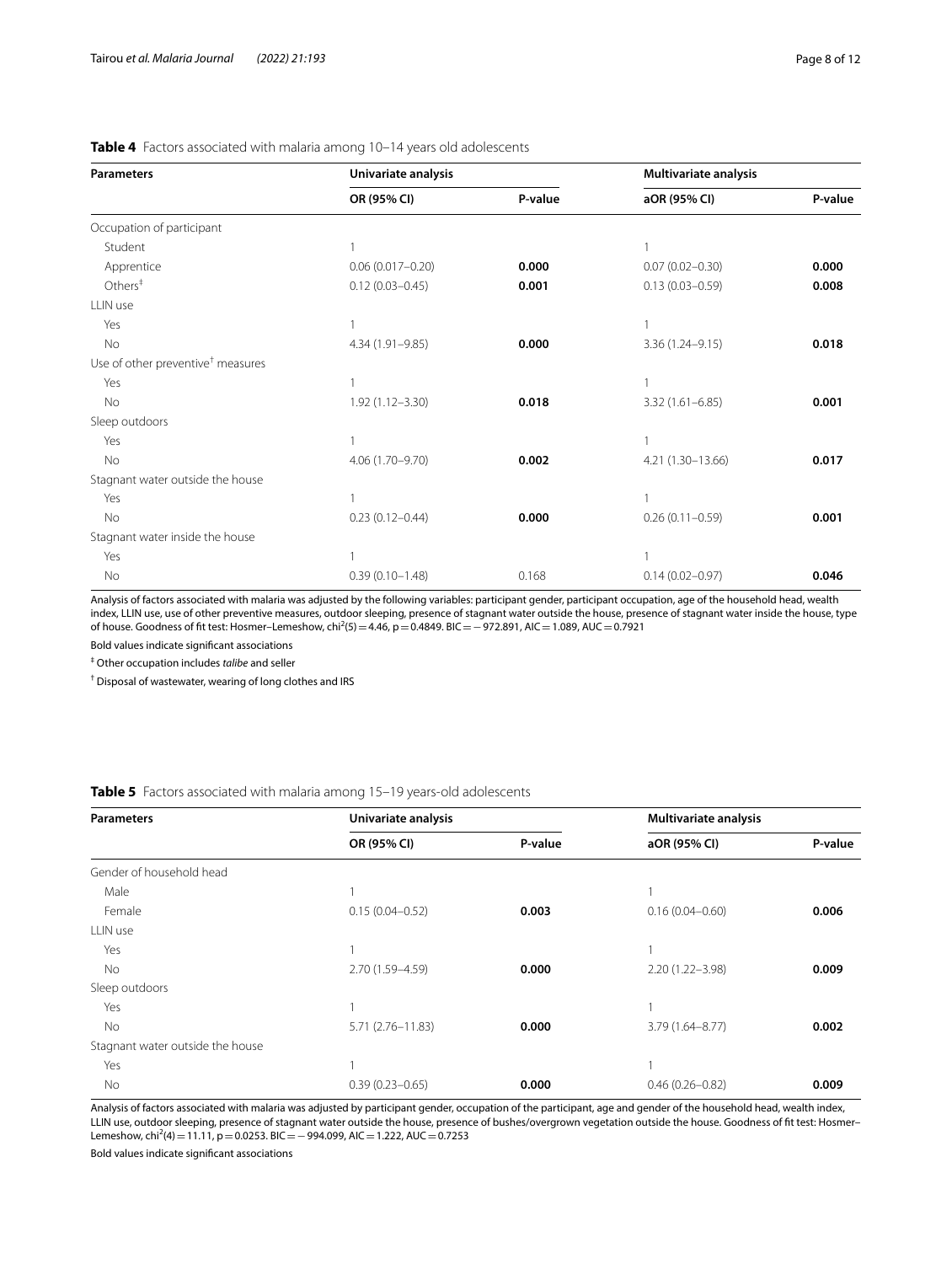regard to malaria control and prevention. This could be achieved through school-based delivery of a package of interventions targeting both conventional and traditional schools such as the koranic schools ('Dara' in Senegal). It is well established that school-based health education is an efective means of sustaining health knowledge and passing this knowledge to communities [[34–](#page-10-28)[36\]](#page-10-29). Other places/organizations that adolescents may attend such as vocational training centres, community-based networks/ organizations and youth movements/associations could also be targeted to reach out-of-school adolescents [\[37](#page-10-30)]. The empowerment of adolescents through a communitybased peer education approach could also be an alternative to improving their awareness and knowledge of malaria prevention and promoting LLIN use among their peers. Peer education has been shown to be an efective tool for health promotion and infuences positive behaviour [\[38](#page-10-31)[–40](#page-10-32)]. It could be an additional strategy to consider by the Senegalese NMCP to reach specifc groups such as adolescents.

Non-use of other preventive measures was associated with an increased risk of malaria, specifically among 10–14 years-old adolescents. In this study, other control measures included aerosol spraying, mosquito coils, weeding, IRS, sewage evacuation, and traditional methods. Most of the study participants reported the use of aerosol spraying, and the frequency of aerosol usage was higher among controls. Other studies have shown that the use of mosquito control measures, including aerosol sprays, herbs and mosquito coils is associated with a lower risk of clinical malaria [[41,](#page-10-33) [42\]](#page-10-34). However, a Cochrane systematic review has not shown evidence of an association between spatial repellents such as mosquito coils and the risk of malaria [\[43](#page-10-35)].

Several studies have reported an association between higher risk of malaria and outdoor sleeping [\[1](#page-9-0), [44](#page-11-0)]. In contrast to these fndings, in this study adolescents who reported not sleeping outdoors (e.g., indoor sleeping) have a 4.74-fold higher risk of clinical malaria compared to those that reported sleeping outdoors. This result is in line with fndings from a study conducted in Myanmar among migrants in gold mining, rubber and palm oil plantation areas [\[45](#page-11-1)]. Mosquito behaviour in this study area could explain this result. Entomological surveillance data showed that *An. gambiae s.l.* is the most predominant vector in this area, with a signifcantly higher indoor biting (endophagic) rate [[46\]](#page-11-2). Although it is proven that LLIN is efective on endophagic vectors [[47\]](#page-11-3), participants might be bitten indoors when they are awake, before the use of LLINs during sleeping time. To ensure maximum protective effect against malaria, high-quality LLINs are required  $[48]$ . The increased risk of clinical malaria among children who reported indoor sleeping as the main behaviour could also be due to poor LLIN quality, but the study did not assess LLIN quality across the different households.

Adolescents aged 10–14 years old were at higher risk of malaria compared to their counterparts of 15–19 years old. In the study area, as in other southern regions in Senegal where malaria is highly seasonal and transmission important, 3 months to 10 years-old children were receiving seasonal malaria chemoprevention (SMC) with sulfadoxine-pyrimethamine and amodiaquine (SPAQ) for three to four months during the transmission season. SMC policy has been implemented in these locations since 2013 with an average coverage of full treatment courses around 80% per year  $[3, 5]$  $[3, 5]$  $[3, 5]$  $[3, 5]$  $[3, 5]$ . Thus, younger children enrolled in this study had received several rounds of SMC. Although SMC has been proven to be efficacious in reducing malaria morbidity and mortality [\[7](#page-10-5), [49,](#page-11-5) [50](#page-11-6)], the strategy has the potential to induce a reduction in the malaria antibodies  $[51, 52]$  $[51, 52]$  $[51, 52]$ . Therefore, the increased risk of clinical malaria among 10–14 years-old children could be related to an increased susceptibility due to reduced antibody levels after several rounds of SMC. Moreover, though the SMC programme has overall strongly positive health efects, a shift of morbidity in older children can be induced by the programme if transmission levels remain static and not reduced by other interventions [[53\]](#page-11-9). As the malaria burden is shifting in these areas with older children becoming more at risk, increasing SMC target up to 15 years should be evaluated as an alternative option for controlling malaria in areas with persistent malaria transmission.

The absence of stagnant water in the vicinity of the house was protective against malaria in the study participants. This finding is in line with those of other studies  $[19, 44, 54, 55]$  $[19, 44, 54, 55]$  $[19, 44, 54, 55]$  $[19, 44, 54, 55]$  $[19, 44, 54, 55]$  $[19, 44, 54, 55]$  $[19, 44, 54, 55]$  $[19, 44, 54, 55]$ . This could be explained by the fact that stagnant waters are potential breeding sites of *Anopheles* mosquitoes. Therefore, having such water around the house could increase the population of mosquitoes and facilitate malaria transmission [\[56\]](#page-11-12).

Compared to those that have males as household heads, participants who have female household heads were protected against malaria in the study and this result is specifc to older adolescents, aged 15–19 years. Similar to these fndings, a study conducted in India reported that households with male heads have a greater risk of malaria [[57\]](#page-11-13). It is well established that in many African contexts, women usually play a primary role of care-giving to other members of the household [\[58](#page-11-14)], and are more committed to promoting disease prevention strategies, such as LLIN usage within their own families, as shown in a study conducted in Nampula Province, in Mozambique [[59\]](#page-11-15). In addition, women are often responsible for hanging, washing and making nets usable [\[59\]](#page-11-15).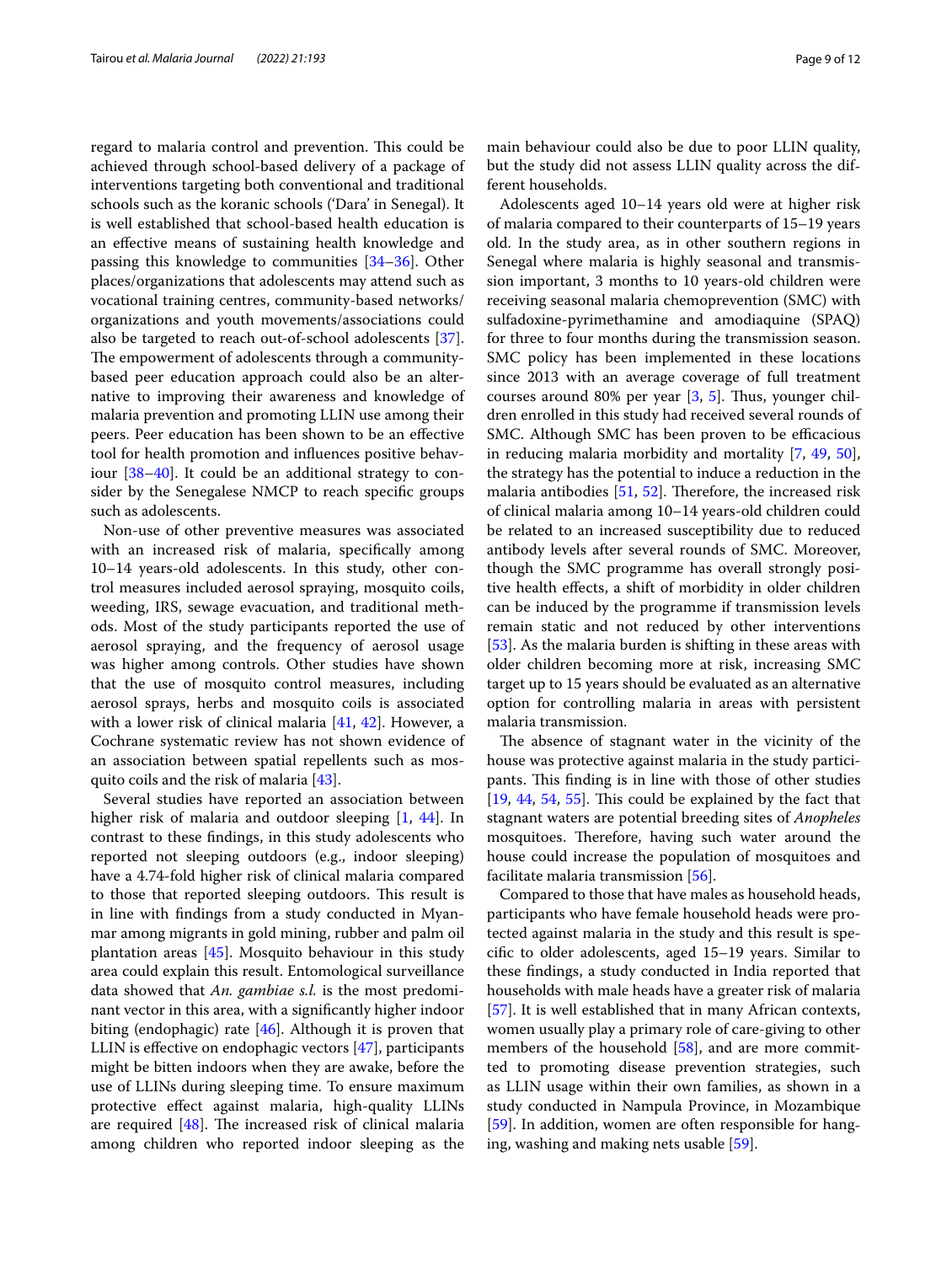This study also showed reduced risk of clinical malaria among apprentice and *talibé* (children in placement in Koranic school) compared to children attending classic school, particularly among 10–14 years-old children. In this study, most of the apprentices were controls and reported high LLIN use, which may explain their reduced risk of getting malaria. In this study, apprentice includes tailor, driver, mechanic, mason, and is not an occupation associated with high risk of malaria such as gold mining or farming, as shown in other studies [\[16](#page-10-11), [57,](#page-11-13) [60](#page-11-16)]. Being *talibé* is also associated with a reduced risk of malaria. This result is surprising since these children are considered a vulnerable population and are at higher risk of infectious diseases such as malaria [[61\]](#page-11-17). Most of the *talibé* were controls and reported use of LLINs; this could explain this result. Serological studies assessing cumulative exposure to malaria parasites would provide more insights on malaria distribution among the group of *talibé*.

## **Limitation of the study**

The main limitation of this study is the lack of entomological surveys to assess mosquito vectors and their biting behaviour as well as transmission intensity in the study area. However, an entomological survey conducted in 2019 provided additional information and showed that malaria vector species were predominantly represented by *An. gambiae s.l.* with an important fraction of indoor biting population [[46\]](#page-11-2).

In this study, the identifcation of cases and controls relied on RDT results. While this method is not the gold standard for malaria diagnostic, RDT results are used to defne malaria episodes, according to national guidelines and in many healthcare settings, treatment practices as well as the routine surveillance system.

#### **Conclusion**

The study revealed that environmental factors and the non-use of preventive measures are the main determinants of malaria risk among adolescents living in areas with a persistent transmission in Senegal. Strategies aiming to increase disease awareness and access to healthcare interventions, such as LLINs, are needed to improve malaria control and prevention among these vulnerable groups. This could be achieved through adolescentfriendly health programmes. In addition, extending the target of LLINs routine distribution to adolescents and increasing the SMC target to 15 years of age might be an alternative option for accelerating malaria control in these areas with persistent malaria transmission.

#### **Abbreviations**

NMCP: National Malaria Control Programme; RDT: Rapid diagnostic test; aOR: Adjusted odds ratio; SSA: Sub-Saharan Africa; LLIN: Long-lasting insecticide net; REDCap: Research Electronic Data Capture; DHS: Demographic and Health Survey; AIC: Akaike Information Criterion; BIC: Bayesian Information Criterion; AUC: Area under curve; SMC: Seasonal malaria chemoprevention; SPAQ: Sulfadoxine-pyrimethamine and amodiaquine; IRS: Indoor residual spraying; ACT: Artemisinin-based combination therapy; IPTp: Intermittent preventive treatment for pregnant women; DSDOM: Dispensateur de soins à domicile; PCA: Principal component analysis.

#### **Acknowledgements**

The authors acknowledge Dr. Baba Camara, Head of the District Health of Saraya, and his team who facilitated the data collection, as well as the population of the study area for their participation in the study. The authors are thankful to Dr. Nicola Viebig, for providing substantial support during the English editing of the manuscript.

#### **Author contributions**

FT and RT conceived, designed the study protocol, and analyzed the data. FT supervised data collection. AD, OS, AK supported the protocol design. FT drafted the manuscript and made fnal revisions. AD, OS, AK, SL, KS, IAK, DS, BF, CBF, MN, and RT critically reviewed the manuscript. All authors read and approved the fnal manuscript.

#### **Funding**

The study was supported by the Department of Parasitology and Mycology through funding received from the Senegalese National Malaria Control Program and the Malaria Research Capacity Development (MARCAD) program. The funders had no role in the study design, data collection, analysis, decision to publish, or preparation of the manuscript.

#### **Availability of data and materials**

The datasets used for the current study are available from the corresponding author on reasonable request.

#### **Declarations**

#### **Ethics approval and consent to participate**

The study protocol was approved by the University Cheikh Anta Diop Institutional Review Board (CER/UCAD/AD/MSN /039/2020). Before the start of the study, administrative authorization was sought from the regional and health district authorities in Kedougou and Saraya. In the feld, participation in the study was strictly voluntary. Before any enrollment, written informed consent was obtained from parents or caregivers for adolescents under 18 years old, while 18–19 years old individuals were invited to give consent themselves. In addition, a child assent was sought from 15 to 17 years old participants.

# **Consent for publication**

Not applicable.

#### **Competing interests**

The authors declare they have no competing interests.

#### **Author details**

<sup>1</sup> Department of Medical Parasitology, University Cheikh Anta Diop of Dakar, Dakar, Senegal. <sup>2</sup> Ministry of Health and Social Action, Dakar, Senegal. <sup>3</sup> Malaria Research and Training Center, University of Bamako, Bamako, Mali.

#### Received: 13 August 2021 Accepted: 3 June 2022 Published online: 20 June 2022

#### **References**

<span id="page-9-0"></span>1. Mwesigwa J, Achan J, Di Tanna GL, Affara M, Jawara M, Worwui A, et al. Residual malaria transmission dynamics varies across The Gambia despite high coverage of control interventions. PLoS ONE. 2017;12: e0187059.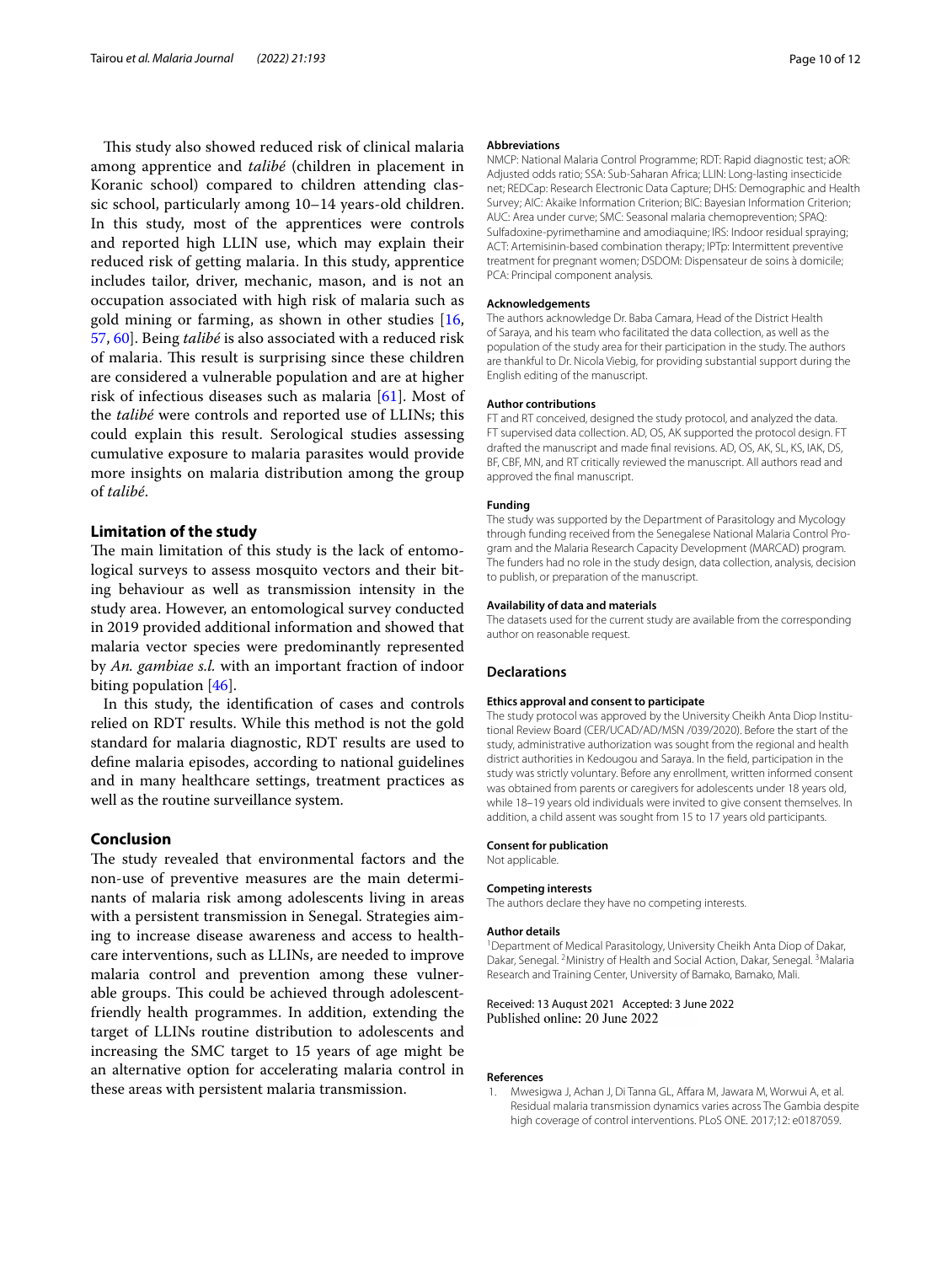- <span id="page-10-0"></span>2. WHO. World malaria report 2021. Geneva: World Health Organization; 2021.<https://apps.who.int/iris/handle/10665/350147>. Accessed 20 Jan 2022.
- <span id="page-10-1"></span>3. Programme National de Lutte contre le Paludisme (PNLP). Bulletin épidémiologique annuel 2019 du paludisme au Sénégal. 2020.
- <span id="page-10-2"></span>4. Thwing J, Eckert E, Dione DA, Tine R, Faye A, Yé Y, et al. Declines in Malaria burden and all-cause child mortality following increases in control interventions in Senegal, 2005–2010. Am J Trop Med Hyg. 2017;97:89–98.
- <span id="page-10-3"></span>5. Programme National de Lutte contre le Paludisme (PNLP). Bulletin Epdidemiologique annuel 2020 du paludisme au Sénégal. 2021.
- <span id="page-10-4"></span>6. Tine RCK, Ndour CT, Faye B, Cairns M, Sylla K, Ndiaye M, et al. Feasibility, safety and effectiveness of combining home based malaria management and seasonal malaria chemoprevention in children less than 10 years in Senegal: a cluster-randomised trial. Trans R Soc Trop Med Hyg. 2014;108:13–21.
- <span id="page-10-5"></span>7. Cissé B, Ba EH, Sokhna C, Ndiaye JL, Gomis JF, Dial Y, et al. Efectiveness of seasonal malaria chemoprevention in children under ten years of age in Senegal: a stepped-wedge cluster-randomised trial. PLoS Med. 2016;13:e1002175.
- <span id="page-10-6"></span>8. Programme National de Lutte contre le Paludisme (PNLP). Bulletin épidémiologique annuel 2018 du paludisme au Sénégal. 2019.
- <span id="page-10-7"></span>9. Wotodjo AN, Doucoure S, Diagne N, Sarr FD, Parola P, Gaudart J, et al. Another challenge in malaria elimination eforts: the increase of malaria among adults after the implementation of long-lasting insecticide-treated nets (LLINs) in Dielmo, Senegal. Malar J. 2018;17:384.
- <span id="page-10-8"></span>10. Ishengoma DS, Mmbando BP, Segeja MD, Alifrangis M, Lemnge MM, Bygbjerg IC. Declining burden of malaria over two decades in a rural community of Muheza district, north-eastern Tanzania. Malar J. 2013;12:338.
- 11. Walldorf JA, Cohee LM, Coalson JE, Bauleni A, Nkanaunena K, Kapito-Tembo A, et al. School-age children are a reservoir of malaria infection in Malawi. PLoS ONE. 2015;10: e0134061.
- <span id="page-10-9"></span>12. Deutsch-Feldman M, Parr JB, Keeler C, Brazeau NF, Goel V, Emch M, et al. The burden of malaria in the Democratic Republic of the Congo. J Infect Dis. 2021;223:1948–52.
- <span id="page-10-10"></span>13. Ursing J, Rombo L, Rodrigues A, Aaby P, Kofoed P-E. Malaria transmission in Bissau, Guinea-Bissau between 1995 and 2012: malaria resurgence did not negatively afect mortality. PLoS ONE. 2014;9: e101167.
- 14. Coalson JE, Walldorf JA, Cohee LM, Ismail MD, Mathanga D, Cordy RJ, et al. High prevalence of Plasmodium falciparum gametocyte infections in school-age children using molecular detection: patterns and predictors of risk from a cross-sectional study in southern Malawi. Malar J. 2016;15:527.
- 15. Coalson JE, Cohee LM, Buchwald AG, Nyambalo A, Kubale J, Seydel KB, et al. Simulation models predict that school-age children are responsible for most human-to-mosquito *Plasmodium falciparum* transmission in southern Malawi. Malar J. 2018;17:147.
- <span id="page-10-11"></span>16. Bashir IM, Nyakoe N, van der Sande M. Targeting remaining pockets of malaria transmission in Kenya to hasten progress towards national elimination goals: an assessment of prevalence and risk factors in children from the Lake endemic region. Malar J. 2019;18:233.
- <span id="page-10-12"></span>17. Nankabirwa J, Brooker SJ, Clarke SE, Fernando D, Gitonga CW, Schellenberg D, et al. Malaria in school-age children in Africa: an increasingly important challenge. Trop Med Int Health. 2014;19:1294–309.
- <span id="page-10-13"></span>18. Richard V, Gaudart J, Sokhna C, Wotodjo AN, Raoult D, Diagne N. Malaria risk factors in Dielmo, a Senegalese malaria-endemic village, between October and November of 2013: a case-control study. Am J Trop Med Hyg. 2015;92:565–8.
- <span id="page-10-14"></span>19. Tesfahunegn A, Berhe G, Gebregziabher E. Risk factors associated with malaria outbreak in Laelay Adyabo district northern Ethiopia, 2017: case-control study design. BMC Public Health. 2019;19:484.
- <span id="page-10-15"></span>20. Programme National de Lutte contre le paludisme (PNLP). Plan Stratégique National de Lutte contre le Paludisme au Sénégal, 2016–2020. 2015.
- <span id="page-10-16"></span>21. Harris PA, Taylor R, Thielke R, Payne J, Gonzalez N, Conde JG. Research electronic data capture (REDCap)—a metadata-driven methodology and workflow process for providing translational research informatics support. J Biomed Inform. 2009;42:377–81.
- <span id="page-10-17"></span>22. Harris PA, Taylor R, Minor BL, Elliott V, Fernandez M, O'Neal L, et al. The REDCap consortium: building an international community of software platform partners. Biomed Inform. 2019;95: 103208.
- <span id="page-10-18"></span>23. Agence Nationale de la Statistique et de la Démographie (ANSD) [Sénégal], et ICF. Enquête Démographique et de Santé Continue (EDS-Continue 2017). Rockville, Maryland, USA; Dakar, Senegal, 2018.
- <span id="page-10-19"></span>24. StataCorp. Stata Statistical Software: Release 16. College Station, TX: StataCorp LLC; 2019.
- <span id="page-10-20"></span>25. Tusting LS, Bottomley C, Gibson H, Kleinschmidt I, Tatem AJ, Lindsay SW, et al. Housing improvements and malaria risk in sub-Saharan Africa: a multi-country analysis of survey data. PLoS Med. 2017;14: e1002234.
- <span id="page-10-21"></span>26. Snyman K, Mwangwa F, Bigira V, Kapisi J, Clark TD, Osterbauer B, et al. Poor housing construction associated with increased malaria incidence in a cohort of young Ugandan children. Am J Trop Med Hyg. 2015;92:1207–13.
- <span id="page-10-22"></span>27. Houngbedji CA, N'Dri PB, Hürlimann E, Yapi RB, Silué KD, Soro G, et al. Disparities of *Plasmodium falciparum* infection, malaria-related morbidity and access to malaria prevention and treatment among school-aged children: a national cross-sectional survey in Côte d'Ivoire. Malar J. 2015;14:7.
- <span id="page-10-23"></span>28. Habyarimana F, Ramroop S. Prevalence and risk factors associated with malaria among children aged six months to 14 years old in Rwanda: evidence from 2017 Rwanda Malaria Indicator Survey. IJERPH. 2020;17:7975.
- <span id="page-10-24"></span>29. WHO. Adolescent health—the missing population in Universal Health Coverage. Geneva: World Health Organization; 2019.
- <span id="page-10-25"></span>30. Adeleke O, Balogun FM. Perception of in-school adolescents about adolescent friendly characteristics of healthcare services received in Ibadan Metropolis, Nigeria. Ann Ib Postgrad Med. 2019;17:162–72.
- <span id="page-10-26"></span>31. Abuosi AA, Anaba EA. Barriers on access to and use of adolescent health services in Ghana. J Health Res. 2019;33:197–207.
- 32. Donahue C, Robinson J, Granato SA, Tirera F, Billy DA, Koné A, et al. Adolescent access to and utilisation of health services in two regions of Côte d'Ivoire: a qualitative study. Glob Public Health. 2019;14:1302–15.
- <span id="page-10-27"></span>33. WHO. A standards-driven approach to improve the quality of health-care services for adolescents [Internet]. Geneva, World Health Organization, 2015. [http://apps.who.int/iris/bitstream/handle/10665/184035/WHO\\_](http://apps.who.int/iris/bitstream/handle/10665/184035/WHO_FWC_MCA_15.06_eng.pdf?sequence=1) [FWC\\_MCA\\_15.06\\_eng.pdf?sequence](http://apps.who.int/iris/bitstream/handle/10665/184035/WHO_FWC_MCA_15.06_eng.pdf?sequence=1)=1
- <span id="page-10-28"></span>34. Farea BA, Assabri AM, Aljasari AN, Farea AA, Baktayan NA. Efect of health education on knowledge attitude practice towards malaria among basic schools pupils in Taiz. Health. 2020;12:1299–317.
- 35. Agbo H. Supervised school-based health education on malaria: reinforcing pupils' knowledge. Adv Med Biol Sci Res. 2015;3:74–80.
- <span id="page-10-29"></span>36. Manga IA, Gaye A, Dia A, Kouevidjin E, Dos Reis MR, Niang AS, et al. Knowledge, attitudes and practices (KAP) to assess the impact of school children's awareness of malaria using the MOSKI KIT® tool: study case of some Dakar schools in Senegal. Malar J. 2021;20:310.
- <span id="page-10-30"></span>37. Malenga T, Kabaghe AN, Manda-Taylor L, Kadama A, McCann RS, Phiri KS, et al. Malaria control in rural Malawi: implementing peer health education for behaviour change. Global Health. 2017;13:84.
- <span id="page-10-31"></span>38. Abamecha F, Deressa A, Sudhakar M, Abebe L, Kebede Y, Tilahun D, et al. Acceptability of peer learning and education approach on malaria prevention (PLEA-malaria) through primary schools communities in rural Ethiopia: peer educators' perspectives. Malar J. 2021;20:437.
- 39. Timol F, Vawda MY, Bhana A, Moolman B, Makoae M, Swartz S. Addressing adolescents' risk and protective factors related to risky behaviours: fndings from a school-based peer-education evaluation in the Western Cape. Sahara J. 2016;13:197–207.
- <span id="page-10-32"></span>40. Mens PF, Scheelbeek PF, Al Atabbi H, Enato EF. Peer education: the effects on knowledge of pregnancy related malaria and preventive practices in women of reproductive age in Edo State, Nigeria. BMC Public Health. 2011;11:610.
- <span id="page-10-33"></span>41. Essendi WM, Vardo-Zalik AM, Lo E, Machani MG, Zhou G, Githeko AK, et al. Epidemiological risk factors for clinical malaria infection in the highlands of Western Kenya. Malar J. 2019;18:211.
- <span id="page-10-34"></span>42. van Eijk AM, Ramanathapuram L, Sutton PL, Peddy N, Choubey S, Mohanty S, et al. The use of mosquito repellents at three sites in India with declining malaria transmission: surveys in the community and clinic. Parasit Vectors. 2016;9:418.
- <span id="page-10-35"></span>43. Maia MF, Kliner M, Richardson M, Lengeler C, Moore SJ. Mosquito repellents for malaria prevention. Cochrane Database Syst Rev. 2018;2:CD011595.